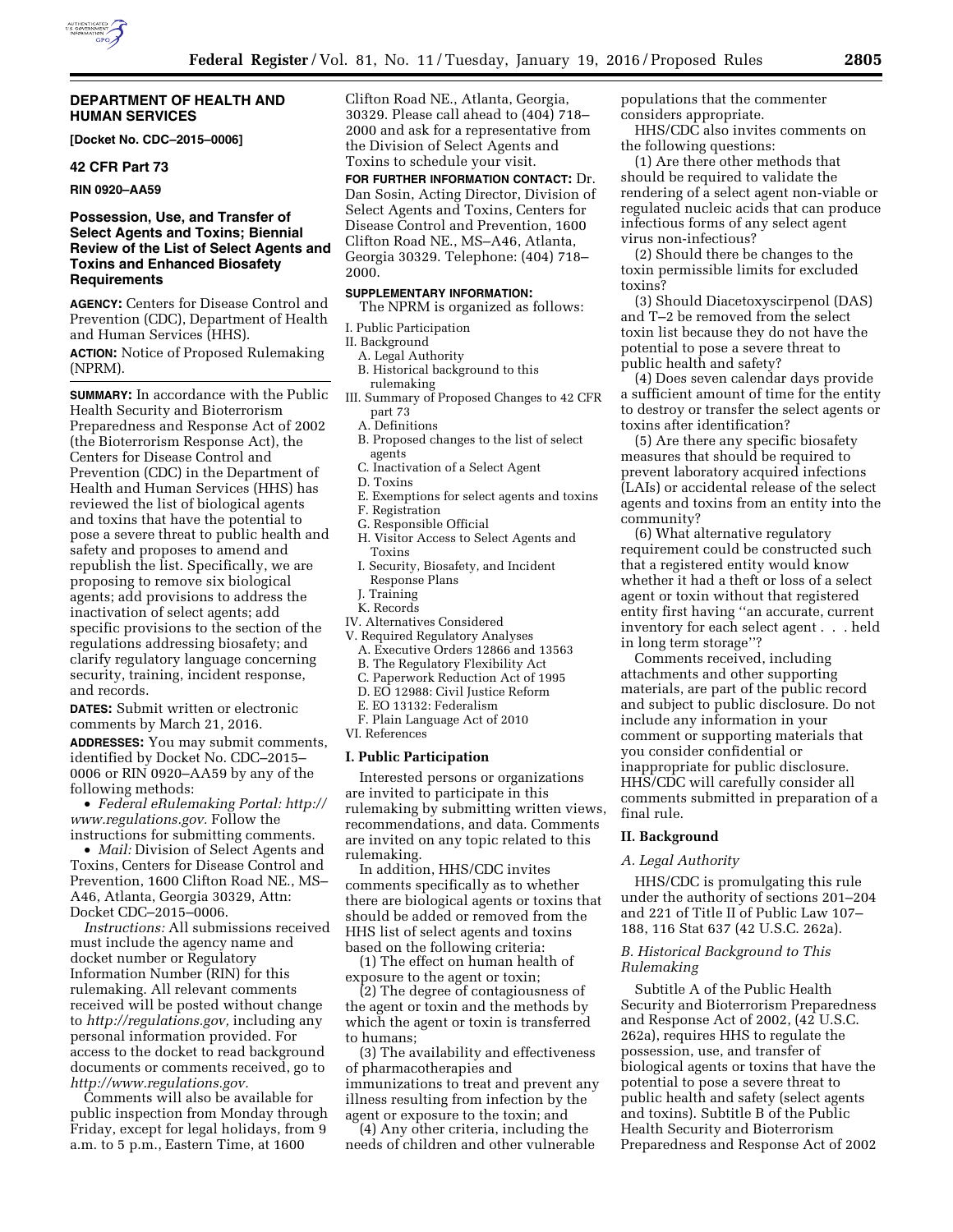(which may be cited as the Agricultural Bioterrorism Protection Act of 2002), (7 U.S.C. 8401), requires the United States Department of Agriculture (USDA) to regulate the possession, use, and transfer of biological agents or toxins that have the potential to pose a severe threat to animal or plant health, or animal or plant products (select agents and toxins). Accordingly, HHS and USDA have promulgated regulations requiring individuals or entities that possess, use, or transfer select agents and toxins to register with the CDC or the Animal and Plant Health Inspection Service (APHIS). *See* 42 CFR part 73, 7 CFR part 331, and 9 CFR part 121 (the select agent regulations). The Federal Select Agent Program (FSAP) is the collaboration of the CDC, Division of Select Agents and Toxins (DSAT) and the APHIS Agriculture Select Agent Services (AgSAS) to administer the select agent regulations in a manner that minimizes the administrative burden on persons subject to the select agent regulations. The FSAP administers the select agent regulations in close coordination with the Federal Bureau of Investigation's Criminal Justice Information Services Division (CJIS).

The Bioterrorism Response Act also requires the HHS Secretary to establish by regulation a list of biological agents and toxins that have the potential to pose a severe threat to public health and safety. In determining whether to include an agent or toxin on the list, the HHS Secretary considers criteria such as the effect on human health of exposure to an agent or toxin; the degree of contagiousness of the agent and the methods by which the agent or toxin is transferred to humans; the availability and effectiveness of pharmacotherapies and immunizations to treat and prevent illnesses resulting from an agent or toxin; and the needs of children and other vulnerable populations. The current list of HHS select agents and toxins can be found at 42 CFR 73.3 (HHS select agents and toxins) and 42 CFR 73.4 (Overlap select agents and toxins). The list of HHS and Overlap select agents and toxins is also available at: *[http://www.selectagents.gov/](http://www.selectagents.gov/SelectAgentsandToxinsList.html) [SelectAgentsandToxinsList.html.](http://www.selectagents.gov/SelectAgentsandToxinsList.html)* 

The HHS Secretary last republished the list of HHS select agents and toxins in the **Federal Register** on October 5, 2012 (77 FR 61084). The list of HHS select agents and toxins is divided into two sections. The select agents and toxins listed in section 73.3 (HHS select agents and toxins) are those regulated only by HHS under the authority of the Bioterrorism Response Act (42 U.S.C. 262a). The select agents and toxins listed in section 73.4 (Overlap select

agents and toxins) are those regulated by HHS under the authority of the Bioterrorism Response Act and also regulated by the U.S. Department of Agriculture under the authority of the Agricultural Bioterrorism Protection Act of 2002 (7 U.S.C. 8401).

The Bioterrorism Response Act requires the HHS Secretary to review and republish the list of select agents and toxins on at least a biennial basis. Using government subject matter experts, HHS/CDC conducts the biennial review process in consultation with the HHS/CDC Intragovernmental Select Agents and Toxins Technical Advisory Committee (ISATTAC). The ISATTAC is comprised of Federal government employees from CDC, Biomedical Advanced Research and Development Authority (BARDA) within the Office of the Assistant Secretary for Preparedness and Response, the National Institutes of Health (NIH), the Food and Drug Administration (FDA), the Department of Homeland Security (DHS), the Department of Defense (DOD), the USDA/Animal and Plant Health Inspection Service (APHIS), USDA/ Agricultural Research Service (ARS), and USDA Center for Veterinary Biologics (CVB). Based on the criteria outlined in the Bioterrorism Response Act, the ISATTAC considered the following criteria in their review of the HHS and Overlap lists of select agents and toxins: The degree of pathogenicity (ability of an organism to cause disease), communicability (ability to spread from infected to susceptible hosts), ease of dissemination, route of exposure, environmental stability, ease of production in the laboratory, ability to genetically manipulate or alter, longterm health effects, acute morbidity (illness), mortality, available treatment, status of host immunity, vulnerability of special populations, and the burden or impact on the health care system.

On February 27, 2015, HHS/CDC published an advance notice of proposed rulemaking (80 FR 10656) in which we requested public comment on (1) whether there are biological agents or toxins that should be added or removed from the HHS list of select agents and toxins; and (2) whether HHS/ CDC should remove the following six select agents from the HHS list of select agents and toxins: *Coxiella burnetti, Rickettsia prowazekii, Bacillus anthracis* Pasteur strain, *Brucella abortus, Brucella melitensis*, and *Brucella suis.* 

# **III. Summary of Proposed Changes**

The following changes to the list of HHS select agents and toxins are

proposed based on comments received to the advance notice of proposed rulemaking (80 FR 10656) referenced above, recommendations from the ISATTAC, information from the DHS Material Threat Determinations (DHS– MTD) of biological agents and toxins (*[https://](https://www.medicalcountermeasures.gov/phemce/dhs.aspx)*

*[www.medicalcountermeasures.gov/](https://www.medicalcountermeasures.gov/phemce/dhs.aspx) [phemce/dhs.aspx](https://www.medicalcountermeasures.gov/phemce/dhs.aspx)*), and the expertise of federal agencies and staff responsible for the oversight of the possession, use, and transfer of select agents and toxins. We are also proposing specific changes to the current regulations, as discussed below, addressing biosafety; clarifying regulatory language concerning security, training, incident response, and records; correcting an omission from the technical amendment (appeal process for exclusion); and revision of the select agent list with current taxonomic names.

### *A. Definitions*

We are proposing to add two new terms to section 73.1 (Definitions) of the regulations. We are proposing to define the term ''*Inactivation''* as ''a method to render a select agent non-viable but retain characteristic of interest for future use, or to render any nucleic acids that can produce infectious forms of any select agent virus non-infectious for future use.'' We are also proposing to define the term ''*Kill curve''* as ''the results of a dose-response experiment where a select agent is subjected to increasing amounts of the inactivating treatment to determine the minimum conditions required to render it nonviable or to render any nucleic acids that can produce infectious forms of any select agent virus as non-infectious.'' The new definitions will help clarify proposed regulatory language in section 73.12 (Biosafety).

# *B. Proposed Changes to the List of Select Agents*

On February 27, 2015, HHS/CDC published an advance notice of proposed rulemaking (ANPRM) (80 FR 10656) in which we requested public comment specifically on whether there are biological agents or toxins that should be added or removed from the HHS list of select agents and toxins.

In that same docket, HHS/CDC also requested public comments as to whether biological agents specifically listed in the February 27, 2015 ANPRM should be removed or remain on the list. The listed agents were *Coxiella burnetti, Rickettsia prowazekii, Bacillus anthracis* Pasteur strain, *Brucella abortus, Brucella melitensis*, and *Brucella suis.* We are now proposing that these agents be removed from the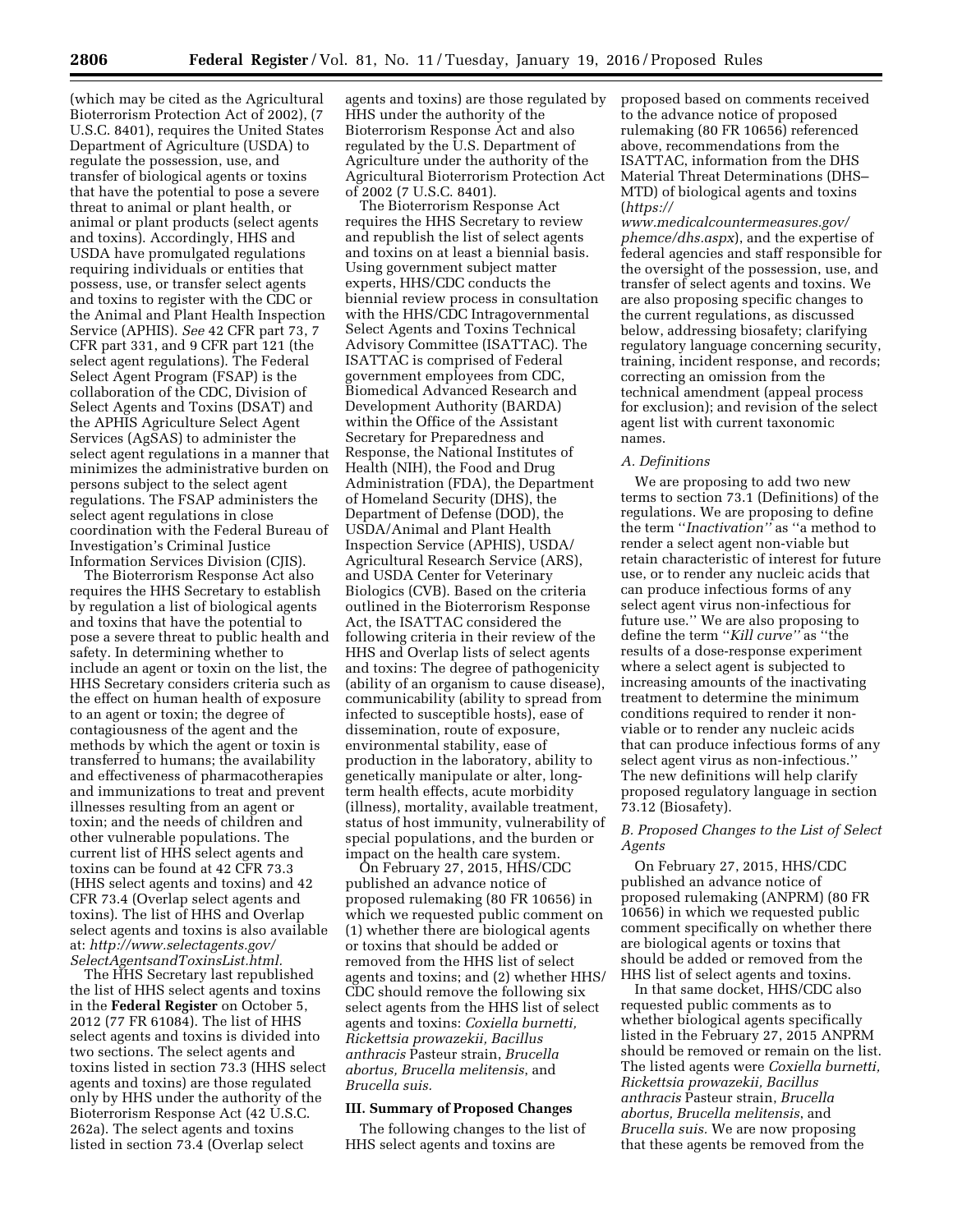HHS list of select agents based on the twenty-two comments received in response to the February 27, 2015 ANPRM, recommendations from the ISATTAC, and our review of current scientific data regarding these biological agents.

### Coxiella burnetii (42 CFR 73.3)

In response to the February 27, 2015 ANPRM, we received 11 comments concerning *Coxiella burnetii.* Only two commenters recommended that *C. burnetii* remain on the list because ''antibiotic treatment should not be considered for removing the agent.'' The other nine commenters argued that *C. burnetii* should not be included as a select agent based on the following assertions:

• Five commenters stated it is not easily transmitted from person to person.

• Three commenters referenced that even in the absence of antibiotic treatment, Q fever (the disease with acute and chronic stages caused by the bacteria *C. burnetii*) is generally a selflimited flu-like illness with low mortality (Ref. 1).

• All commenters acknowledged that most infections are inapparent and most seropositive individuals cannot remember an infection consistent with Q fever.

• Six commenters agreed that *Coxiella* is susceptible to a number of readily available antibiotics. Preferred treatments include tetracycline or doxycycline. Quinolones have also been used successfully and Co-trimoxazole is recommended in specific situations such as pregnancy.

The ISATTAC recommended the removal of *C. burnetii* from the HHS list of select agents and toxins because:

• It has a low mortality rate with antibiotic treatment and most seropositive individuals cannot remember an infection consistent with Q fever (Ref. 2); and

• A whole-cell killed vaccine (Q-Vax) with nearly 100% efficacy is licensed in Australia and has been used to vaccinate U.S. researchers whom were at risk (Ref. 3).

We are now proposing to remove C. *burnetii* from the HHS list of select agents (42 CFR 73.3). As discussed above, our proposal is supported by comments we received in response to the February 27, 2015 ANPRM and the recommendations of the ISATTAC. Both the commenters and the ISATTAC supported their recommendations with the scientific references noted above. We further conclude that, based on recent information provided by DHS– MTD, *C. burnetii* does not pose a severe

threat to public health and safety. We are, however, still seeking comment from those who may believe that C. *burnetii* remains a severe threat to public health and safety and accordingly should be retained as a HHS select agent.

#### Rickettsia prowazekii (42 CFR 73.3)

In response to the February 27, 2015 ANPRM, we received eight comments concerning *Rickettsia prowazekii.* Only one commenter recommended to retain *Rickettsia prowazekii* because ''antibiotic treatment should not be considered for removing the agent.'' The other seven commenters supported removal based on the following reasons:

• The risk of mass casualties is low because *R. prowazekii* can be treated with a single dose of doxycycline when symptoms are present;

• Transmissibility from person to person is low due to the fact that R. *prowazekii* is usually transmitted via blood, although it can be spread through inhalation of louse feces;

• The agent has poor environmental stability; and

• The difficulty in growing and purifying substantial quantities of these agents *in vitro.* 

The ISATTAC recommended the removal of *R. prowazekii* from the HHS list of select agents and toxins because:

• It is treatable with available antibiotics (Ref. 4 and 5);

• The risk of mass casualties is low because *R. prowazekii* can be treated with a single dose of doxycycline when symptoms are present (Ref. 4 and 5); and

• Transmissibility from person to person is low due to the fact that *R. prowazekii* is usually transmitted via blood, although it can be spread through inhalation of louse feces (Ref. 5).

We are now proposing to remove *R. prowazekii* from the HHS list of select agents (42 CFR 73.3). As discussed above, our proposal is supported by the comments we received in response to the February 27, 2015 ANPRM and the recommendations of the ISATTAC. Both the commenters and the ISATTAC supported their recommendations with the scientific references noted above. We further conclude that, based on recent information provided by DHS– MTD, *R. prowazekii* does not pose a severe threat to public health and safety. We are, however, still seeking comment from those who may believe that *R. prowazekii* remains a severe threat to public health and safety and accordingly should be retained as a HHS select agent.

Bacillus anthracis Pasteur Strain (42 CFR 73.4)

We received six comments to the February 27, 2015 ANPRM with all commenters agreeing that *Bacillus anthracis* Pasteur strain should not be included as a select agent based on *B. anthracis* Pasteur strain lacks the plasmid that encodes the toxin genes causing disease. The *B. anthracis* Sterne strain, which lacks the plasmid that encodes for the capsule, was excluded from the requirements of the regulations effective on February 27, 2003.

The ISATTAC recommended the removal of *B. anthracis* Pasteur strain from the overlap list of select agents and toxins because:

• *B. anthracis* Pasteur strain lacks the plasmid that encodes the toxin genes causing disease (Ref. 6);

• *B. anthracis* Sterne strain, which lacks the plasmid that encodes for the capsule, was excluded from the requirements of the regulations effective on February 27, 2003 (Ref. 7–8); and

• Historically, the *B. anthracis*  Pasteur strain has been retained as a select agent to allow for continued oversight of laboratories in which the accidental (or intentional) combination of this strain with the Sterne strain could occur to produce *de novo* the wild type phenotype *B. anthracis.* However, a recent study indicates that bacterial transformation of *B. subtilis* with plasmid DNA is inefficient; indicating that transformation with plasmid pXO1 into closely related bacteria such as the *Bacillus anthracis* Pasteur strain would also be inefficient (Ref. 9).

We agreed with the commenters and ISATTAC. We propose to remove *B. anthracis* Pasteur strain because the transformation of a virulence plasmid from one *Bacillus* strain to another is difficult.

Brucella abortus, B. melitensis, and B. suis (42 CFR 73.4)

Responses were received from 16 commenters to the February 27, 2015 ANPRM, that addressed the retention of the three *Brucella* species (*B. abortus, B. melitensis, and B. suis*) currently on the overlap select agent list. Only two commenters recommended to retain these species because ''antibiotic treatment should not be considered for removing the agent.'' The other 14 commenters supported removal based on the rationale provided in the ANPRM.

The ISATTAC recommended the removal of *B. abortus, B. melitensis,* and *B. suis* from the overlap list of select agents and toxins because:

• *B. abortus* has a low human mortality rate (Ref. 10);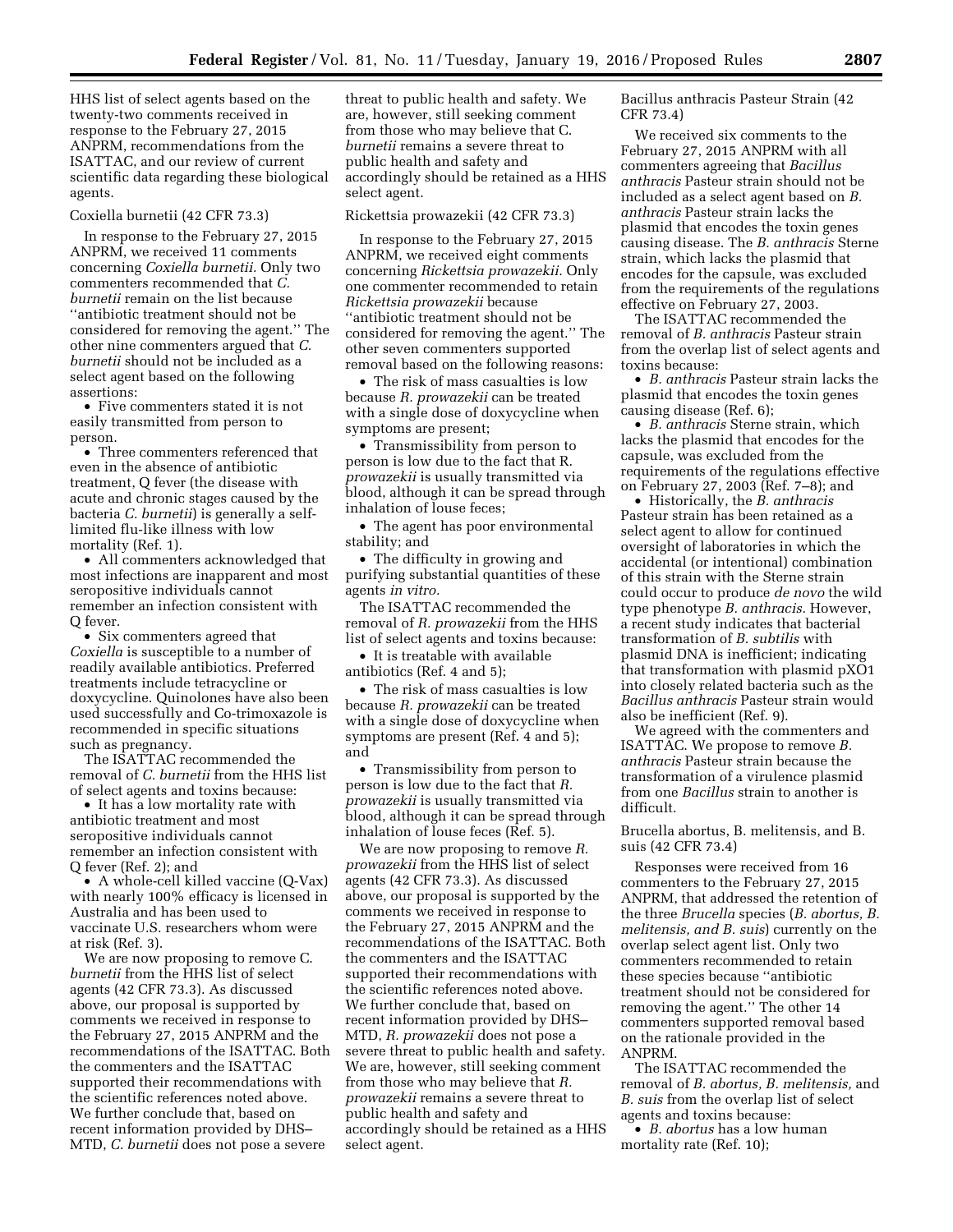• *B. abortus, B. melitensis, and B. suis* are treatable with antibiotics (Ref. 10); and

• Human-to-human transmission is extremely rare, and wildlife carriers in the United States often come into contact with humans without significant transmission (Ref. 10).

We agreed with the commenters and ISATTAC. We propose to remove *B. abortus, B. melitensis,* and *B. suis*  because although *Brucella* has a low infectious dose, it is treated, mortality is low, efficacy of treatment is good for all three *Brucella* strains.

## *C. Inactivation of a Select Agent*

We are proposing to add specific requirements to the biosafety section of the regulations (42 CFR 73.12) to address the requirements for rendering a select agent or an nucleic acids that can produce infectious forms of any select agent virus ''non-viable.''

Sections 73.3 (HHS select agents and toxins) and 73.4 (Overlap select agents and toxins) both provide that a ''nonviable'' select agent is excluded from the requirements of the select agent regulations. We are proposing that for an agent to be ''non-viable,'' or to render a nucleic acids that can produce infectious forms of any select agent virus non-infectious for future use, an entity must use a validated method. A validated method means that the method must be scientifically sound such that method will produce consistent results each time the method is used. As outlined in our guidance for ''Non-viable Select Agents and Nonfunctional Select Toxins and Rendering Samples Free of Select Agents and Toxins'' (*[http://](http://www.selectagents.gov/guidance-nonviable.html) [www.selectagents.gov/guidance](http://www.selectagents.gov/guidance-nonviable.html)[nonviable.html](http://www.selectagents.gov/guidance-nonviable.html)*), an inactivation procedure may include (1) use of the exact conditions of an accepted method that has been validated, such as autoclaving, (2) a published method with adherence to the exact published conditions, or (3) for in-house methods, validation testing should include the specific conditions used and appropriate controls.

As part of the inactivation procedure, an entity would be required to develop a site specific kill curve to identify conditions of inactivation for each select agent or regulated nucleic acids that can produce infectious forms of any select agent virus. If there are strain-to-strain variations in resistance of a select agent to the inactivation procedure, then a specific kill curve would be required to be developed for each strain that undergoes the inactivation procedure. A new kill curve would also be required

to be created upon any change in procedure or inactivation equipment. In addition, a validated sterility testing protocol to ensure that the inactivation method has rendered a select agent nonviable or regulated nucleic acids that can produce infectious forms of any select agent virus non-infectious would be required to be conducted.

We are also proposing that written records be kept for a select agent or extracts that have been subjected to a procedure to render them non-viable or regulated nucleic acids that can produce infectious forms of any select agent virus that have been subjected to a procedure to render them noninfectious.

We are also soliciting ideas as to whether there are other methods that should be required to validate the rendering of a select agent non-viable or regulated nucleic acids that can produce infectious forms of any select agent virus non-infectious.

### *D. Toxins*

#### Due Diligence

Section 73.3(d)(3) of the select agent regulations (42 CFR 73.(d)(3))specifies the select toxin amounts under the control of a principal investigator, treating physician or veterinarian, or commercial manufacturer or distributor that are excluded from the requirements of the select agent regulations. However, this exclusion applies to the transfer of select toxins ''only after the transferor uses due diligence and documents that the recipient has a legitimate need . . . to handle or use such toxins'' (42 CFR 73.3(d)(3)(i)). This provision was added to the select agent regulations to address the concern that someone might be able to covertly stockpile toxins by receiving multiple orders below the excluded amount. The toxin ''due diligence'' provision requires a person transferring toxins in amounts which would otherwise be excluded from the provisions to: (1) Use due diligence to assure that the recipient has a legitimate need to handle or use such toxins; and (2) report to the FSAP if they detect a known or suspected violation of Federal law or become aware of suspicious activity related to the toxin.

'Due diligence'' is generally understood to be such a measure of prudence, activity, or assiduity, as is properly to be expected from, and ordinarily exercised by, a reasonable and prudent person under the particular circumstances; not measured by any absolute standard, but depending on the relative facts of the specific case.

We are proposing to add a more specific documentation requirement to

the toxin exclusion provision to require the transferor to document the identity of the recipient and the legitimate need (*i.e.,* prophylactic, protective, bona fide research, or other peaceful purpose) claimed by the transferee. Information required to be documented would also include the name of the toxin and the total amount transferred. Identity information of the person requesting and using the toxins would include the individual's name, institution name, address, telephone number, and email address.

### Toxin Permissible Limits

In conjunction with this biennial review, the FSAP solicited input from biological toxin subject matter experts to review the listed exclusion limits for select toxins in the HHS select agent regulations. To assess the amount necessary to weaponize a biological toxin, DHS developed toxin parameters and attack scenarios for potential inhalation and ingestion exposures to select toxins. DHS used the formulas described below to estimate ingestion scenarios while employing the ''NIST CONTAM Multizone Modeling'' software (*[http://www.bfrl.nist.gov/](http://www.bfrl.nist.gov/IAQanalysis/) [IAQanalysis/](http://www.bfrl.nist.gov/IAQanalysis/)*) for inhalation scenarios. To estimate the amount of toxin for each scenario, DHS analyzed a range of release sizes (in mg) for each biological toxin in order to estimate the number of people that would be exposed to LD–50 (lethal dose, 50% or median lethal dose, the amount of the substance required (usually per body weight) to kill 50% of the test population); or TD–50 (the median toxic dose of a toxin is the dose at which toxicity occurs in 50% of cases) levels of each toxin amount by ingestion of milk (using published TD– 50 or LD–50) and/or indoor inhalation (using published LD–50). The inhalation models analyzed toxin releases in three different indoor public facilities that experience heavy commuter volume (population details for these facilities are given in Table 1). One hundred scenarios were generated for each facility using 1–10µm particle sizes. The models used 10 random locations within each facility (potential release locations and population evenly spaced throughout occupied area) at 10 random times. The inhalation models assumed:

• No immediate symptoms, so no changes in population movement due to attack

• Respiration rate 10L/min

• All people assumed to have the same mass = 70 kg (*e.g.,* did not account for lower doses required for children)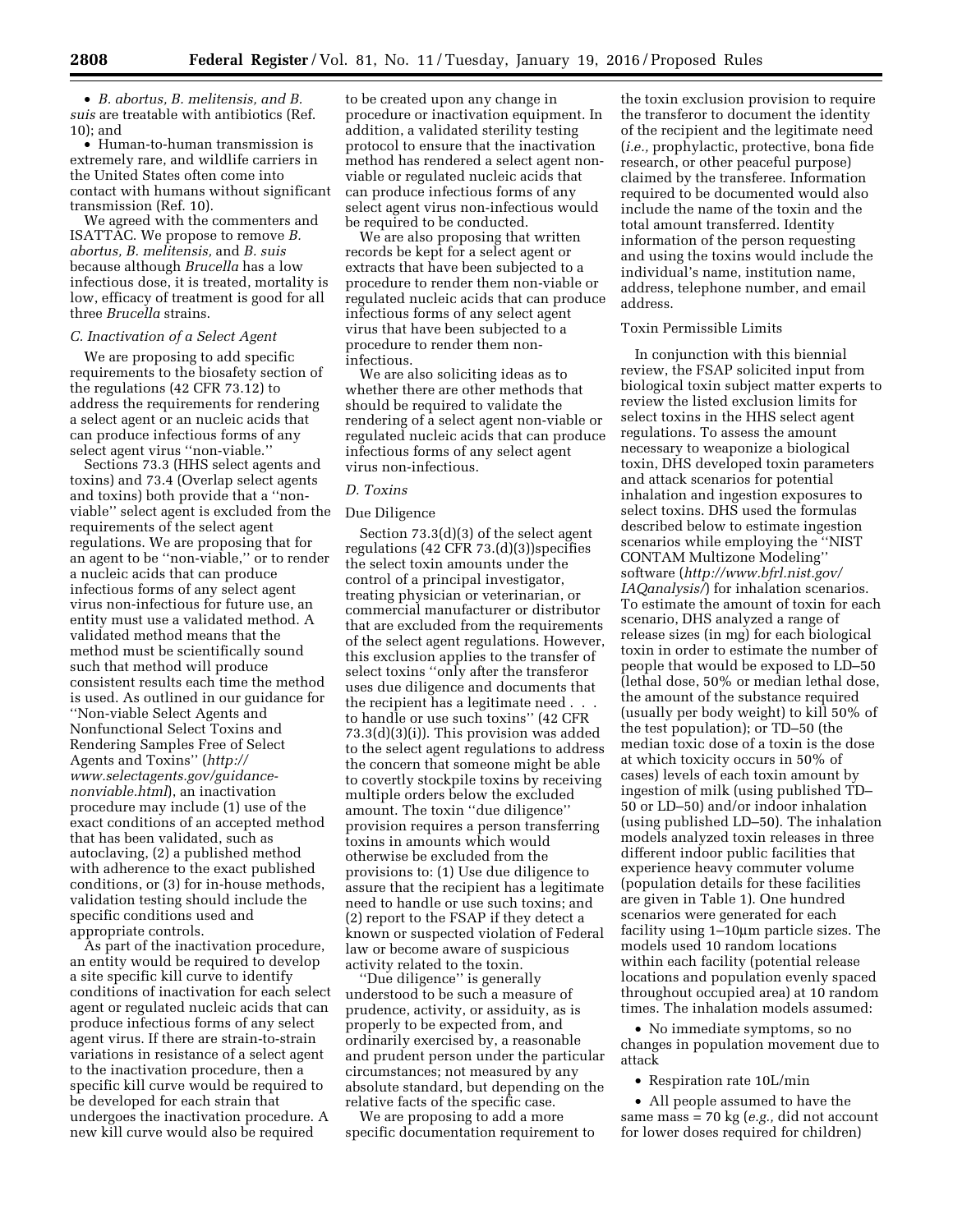| Facility | 2008 Annual<br>passenger<br>traffic<br>(people) | Simulation<br>transient<br>hourly<br>population | Simulation<br>transient<br>average<br>residence time<br>(minutes) |
|----------|-------------------------------------------------|-------------------------------------------------|-------------------------------------------------------------------|
|          | 255,500,000                                     | 43.750                                          | 10                                                                |
|          | 219.000.000                                     | 37.500                                          | 15                                                                |
|          | 64,300,000                                      | 11.005                                          | 60                                                                |

TABLE 1—SUMMARY OF FACILITY POPULATION AND RESIDENCE TIMES

The ingestion models investigated biological toxins introduced into a fluid (*e.g.,* milk) that was purchased and consumed by consumers over a two day period. Production details and specifics of how the toxins were introduced were not considered. In particular, the largest scenarios involve contaminating greater than ten million servings, which was determined to be implausible in practice. The ingestion models made the following assumptions:

• Milk containing specified quantity of active toxin (1 mg to 1 kg) reaches store shelves.

• Milk is consumed over six days at a uniform rate.

• Contaminated milk is consumed daily until supply is depleted or a health advisory is issued.

• Milk contamination discovered and health advisory issued a minimum of one day, and a maximum of >1 week post attack (at which point all contaminated milk has been consumed).

• For toxins other than saxitoxin and tetrodotoxin, the attacker chooses a toxin concentration such that a person in the 45+ years old age group will consume 1 LD–50 (or TD–50) over 6 day consumption period.

• Since saxitoxin and tetrodotoxin are largely excreted in approximately one day after consumption, the attacker chooses a saxitoxin or tetrodotoxin concentration such that a person in the 45+ years old age group will consume 1 LD–50 (or TD–50) over a one day consumption period.

• Total volume of milk contaminated equals the number of grams of toxin available divided by the toxin concentration (*i.e.,* total volume of milk contaminated depends on the mass of toxin assumed to be available (which varies from 1 mg to 1 kg) and the toxin ingestion LD–50 (or TD–50)).

• If the toxin ingestion LD–50 (or TD– 50) is given by a range, the geometric mean of this range is used.

• Range of total volumes of milk contaminated is less than 1 L to approximately 108 L.

• The amount of milk contaminated is assumed to depend on how much toxin the attacker has available (*i.e.,* the total volume of milk contaminated

equals the number of grams of toxin available divided by the toxin concentration). For example, for a 1 g attack, with a toxin that has an LD–50 of 1mg/kg, the volume of milk contaminated would be 1000 mg/(0.056  $mg/mL*1000 mL/L = 18 L of milk.$ 

• For small attack sizes, it is assumed the attacker would target appropriatelysized small holding tanks or containers, while for large attack sizes, the attacker would target large holding tanks or silos.

• If the toxin is degraded due to pasteurization or storage, the amount of toxin introduced pre-processing would have to be correspondingly larger than these masses.

Proposed Increase of Regulatory Exclusion Limits

Based on the data generated by the models described above, we are proposing the following exclusion limits based on the amounts estimated to expose less than 10 people by inhalation or less than 100 people by ingestion to the LD–50 or TD–50 levels of toxin:

• Increase the regulatory exclusion limit of Botulinum neurotoxin (BoNT) from 0.5 mg to 1 mg;

• Increase the regulatory exclusion limit of Staphylococcal enterotoxins from 5 mg to 100 mg;

• Increase the regulatory exclusion limit of saxitoxin from 100 mg to 500 mg;

• Increase the regulatory exclusion limit of tetrodotoxin from 100 mg to 500 mg;

• Increase the regulatory exclusion limit of abrin from 100 mg to 1,000 mg;

• Increase the regulatory exclusion limit of ricin from 100 mg to 1,000 mg; and

• Increase the regulatory exclusion limit of DAS from 1,000 mg to 10,000 mg.

• Increase the regulatory exclusion limit of T–2 from 1,000 mg to 10,000 mg.

We are, however, still seeking comment from those who may believe that we should retain the current exclusion limits. In addition, we are interested in receiving comments from the public on whether DAS and T–2

have the potential to pose a severe threat to public health and safety or whether these two toxins should be removed from the select toxin list given the high exclusion limit for DAS and T– 2.

Proposed Removal of Select Toxins

# Short, Paralytic Alpha-Conotoxins

We are proposing short, paralytic alpha-conotoxins containing the following amino acid sequence  $(X_1CCX_2PACGX_3X_4X_5X_6CX_7)$  be removed as a select toxin for the following reasons:

• The DHS model reported LD–50 value for inhalation delivery of alphaconotoxin is 20  $\mu$ g/kg, which is a low toxicity compared to other select toxins;

• A regulatory exclusion limit of 10,000 mg would require the depletion of the cone snail population to achieve this quantity.

Therefore, based on the low toxicity of short, paralytic alpha-conotoxins and the high dosage required for inhalation exposure, we are proposing that the alpha-conotoxin be removed from the select toxin list (Ref. 32).

Toxins: Exclusion of Original Food Samples and Clinical Samples

Original food samples and clinical samples are those specimens that are submitted to laboratories for diagnosis or verification purposes to identify or verify a biological agent or toxin. For example, an original food sample could be a container of potato salad or juice. An original clinical sample could be serum or stool from a patient. Laboratories that test food sample and clinical samples for the presence of toxins generally do not know the level of toxin in a sample and do not extract and purify a toxin as part of their studies. Therefore, we are proposing to exclude the original food sample or clinical sample identified to contain an HHS select toxin to be consistent with the rationale for the current exclusion for animals exposed to toxins (42 CFR 73.3(d)(4)). The proposed exclusion is based upon input from biological toxin subject matter experts and our determination that quantifying the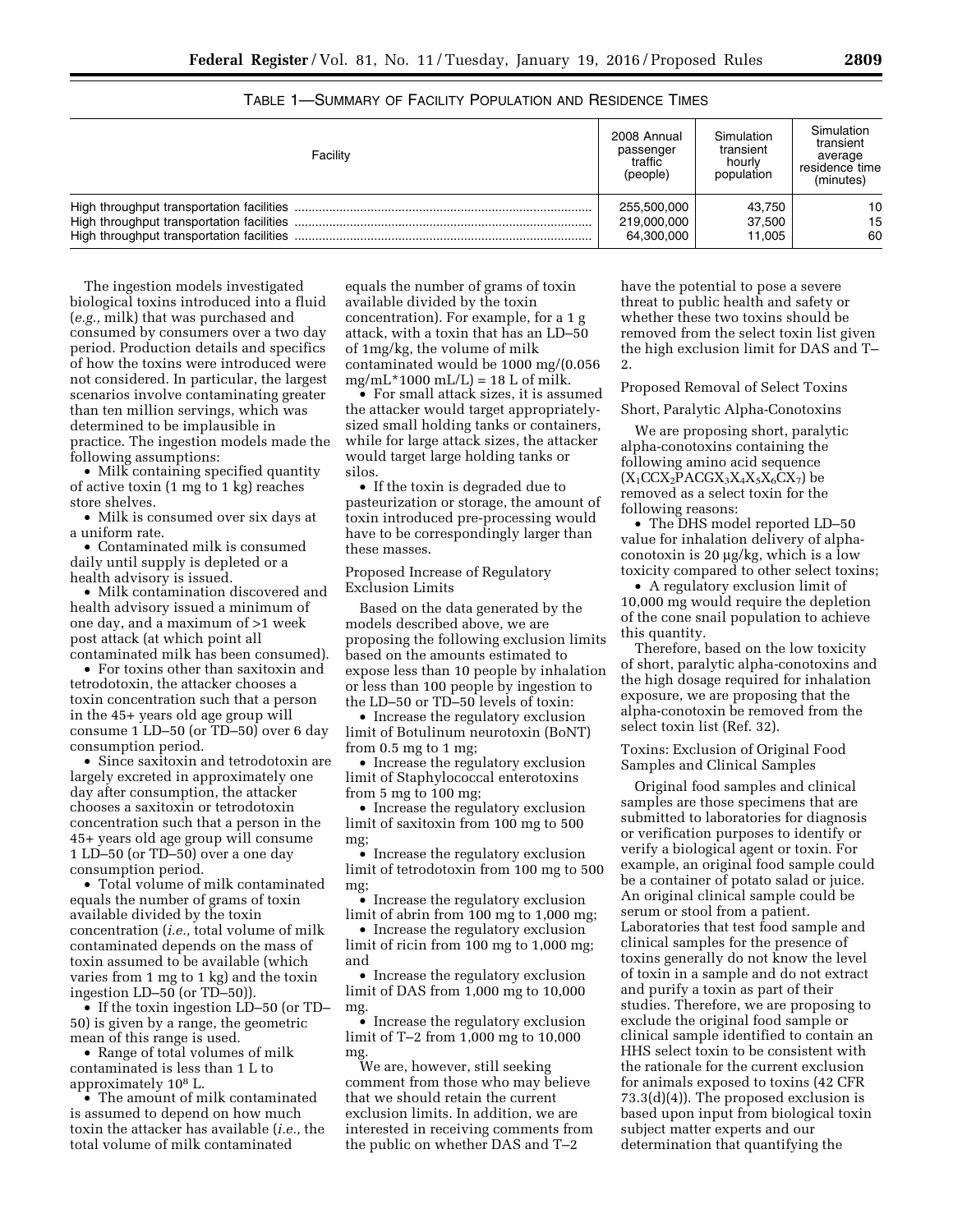amount of toxin in these samples is problematic because (1) the amount of toxin is highly variable, which would require large amounts of food and clinical samples to quantify or purify, (2) laboratory procedures to extract toxin from samples are inefficient with most extractions producing low yields; (3) the resources that would be required to quantify toxins in clinical samples and food samples make sample quantification prohibitively expensive; and (4) procedures in these laboratories, based on the requirements of their public health mission, are designed only for toxin detection and not for purification and quantification. Therefore, we are interested in comments regarding our rationale that the original food sample or clinical sample identified to contain an HHS select toxin should be excluded from the select agent regulation.

# Exclusion of Toxin Produced as a Byproduct

Laboratories that are only registered for BoNT-producing species of *Clostridium* do not normally have a need to account for BoNT produced during the culturing of *Clostridium*  since studying the toxin is not part of their work objective. Therefore, we propose to exclude toxins that are produced only as a byproduct to a study of the toxin producing host organism so long as the toxin has not been intentionally collected, purified, or otherwise extracted, and the material containing the toxin is inactivated and properly disposed of within 30 days of the initiation of the culture. The 30 day disposal time was recommended by biological toxin subject matter experts based on the time it would take to grow the organism and perform the extraction process. This exclusion allows laboratories whose purpose does not include purification of the toxin to more effectively conduct outbreak investigations, food studies, and molecular characterization of agents which produce toxin. In the case of BoNT, these laboratories would still be regulated for the BoNT-producing species of *Clostridium* and in the case of all other HHS select toxins the laboratories would be regulated if they wished to keep the material containing toxins for longer than 30 days from the initiation of culture of the toxin producing host organism. If at any time an entity manipulated the material that contains the select toxin, such as intentional collection, purification or extraction of the toxin from culture supernatant, such activities would void this exemption, and the entity would be required to be registered for the select

toxin and meet all applicable select agent and toxin regulatory requirements.

# *E. Exemptions for Select Agents and Toxins*

# Informing Specimen Provider

Since a registered or certified reference laboratory typically confirms the identification of a select agent or toxin for public health and agriculture, clinical and diagnostic laboratories, we are proposing to require the registered or certified reference laboratory inform the specimen provider of the identification. This will ensure that the reference laboratory notifies the specimen provider of the identification of the select agent or toxin so that the specimen provider is aware that they are in possession of the agent or toxin and must meet the requirements outlined in 42 CFR 73.5, 73.6.

# Identification of Toxin

Once a clinical or diagnostic laboratory has identified a select toxinpositive specimen, an APHIS/CDC Form 4 (Report of the Identification of a Select Agent or Toxin) must be submitted to the FSAP. The select agent regulations currently require the laboratory to transfer or destroy the material within seven days of identification (42 CFR 73.5(a), 73.6(a)) because we determined through input from technical experts that the seven calendar days provides a sufficient amount of time for the entity to destroy or transfer the select agents or toxins after identification. In the past, we have received comments that argued that the seven day requirement for transferring or destroying select agents or toxins used for diagnosis or testing is too short a time limit. Therefore, we are seeking comments to determine if seven calendar days provides a sufficient amount of time for the entity to destroy or transfer the select agents or toxins after identification.

In addition, we are seeking comments to extend the exemption time period to 30 days for BoNT and Staphylococcal enterotoxin (Subtypes A–E) to allow clinical and diagnostic laboratories sufficient time to complete their investigations without having to transfer or destroy the sample. Laboratories would still be required to report the identification of BoNT immediately and Staphylococcal enterotoxin (Subtypes A–E) within seven days. We are proposing to amend the language in 42 CFR 73.5(a), and 42 CFR 73.6(a)to read: ''Unless directed otherwise by the HHS Secretary, within seven calendar days after identification of the select agent and toxin (except for Botulinum neurotoxin and/or Staphylococcal

enterotoxin (Subtypes A–E)), or within thirty calendar days after identification of Botulinum neurotoxin and/or Staphylococcal enterotoxin (Subtypes A–E), the select agent or toxin is transferred in accordance with § 73.16 or destroyed on-site by a recognized sterilization or inactivation process,''

### Patient Care

To clarify how the select agent regulations apply to activities associated with the diagnosis and care for individuals infected with a select agent or exposure to a select toxin, we are proposing to add provisions that HHS/ CDC will not regulate material containing a select agent or toxin when it is in a patient care setting and is not being otherwise collected, tested or retained for non-patient care purposes. However, once delivery of patient care for an illness associated with a select agent or toxin has concluded these specimens would become subject to the regulatory requirements. An entity unable to meet all of the regulatory requirements necessary to retain the material will then have the option of transferring the material containing the select agent or toxin in accord with the select agent regulations or destroying the materials within seven calendar days of the conclusion of patient care.

We also are proposing to clarify that FSAP does not regulate waste generated during the delivery of patient care.

# *F. Registration*

We are codifying in regulations the current FSAP policy that an entity is required to meet all of the regulatory requirements for those select agents and toxins listed on the entity's registration regardless of whether the select agent or toxin is in the actual possession of the entity; and without regard to the actual amounts of toxins in the possession of the entity.

### *G. Responsible Official (RO)*

Section 73.9(a)(6) of the select agent regulations currently states that the Responsible Official must ensure that an annual inspection is conducted for each laboratory where select agents and toxins are stored or used. This requirement also provides that the results of each inspection must be documented, and any deficiencies identified during an inspection must be corrected. We are adding a requirement that the Responsible Official must also document the corrective actions taken by the entity to address any identified deficiencies.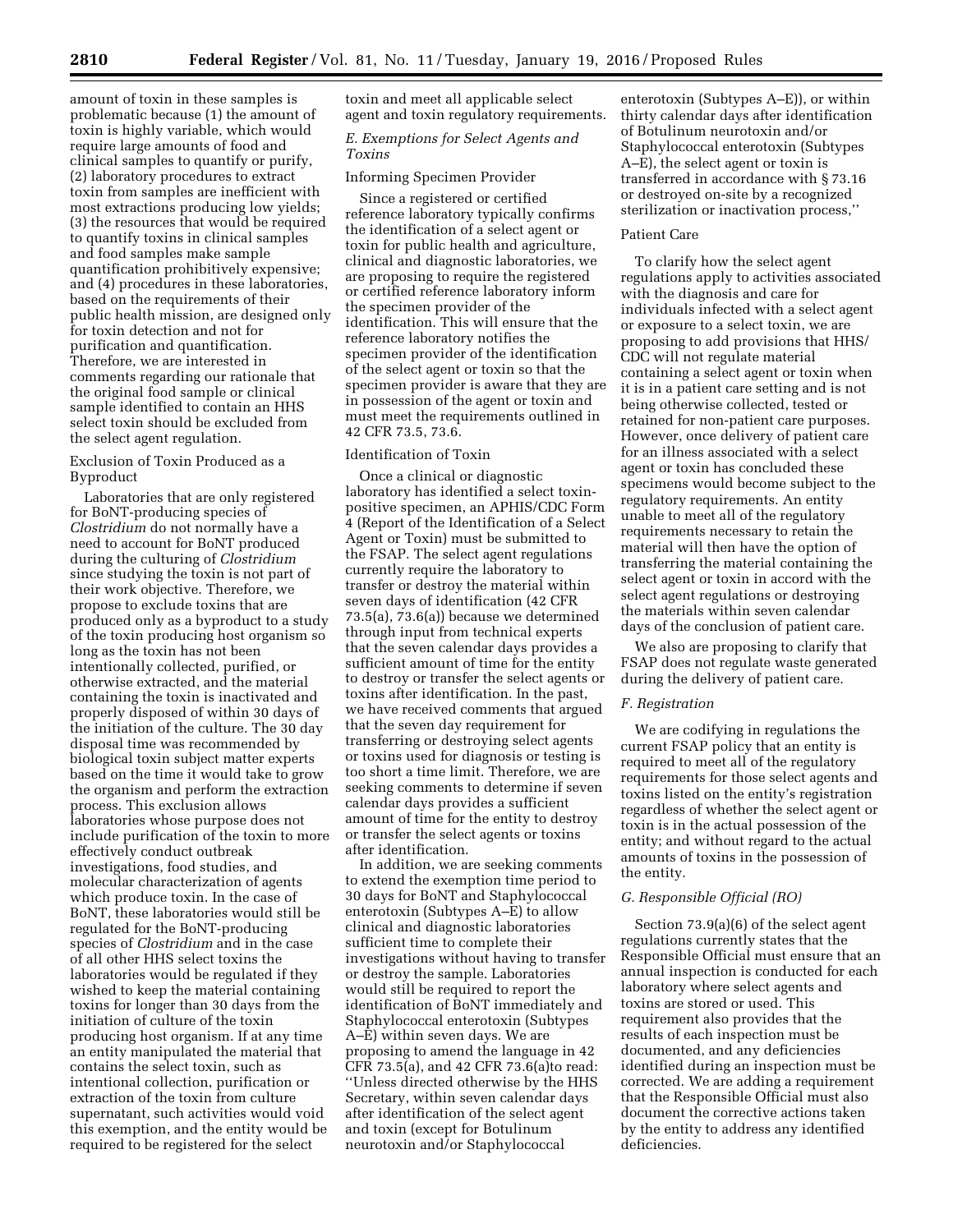# HHS or USDA Office of the Inspector General Hotline

In response to a recommendation in the December 2014 Federal Experts Security Advisory Panel report, we are adding a requirement that the Responsible Official must ensure that individuals are provided the contact information of the HHS or USDA Office of Inspector General Hotline so that individuals are able to anonymously report a safety or security concern related to select agents and toxins. In its December 2014 report, the Federal Experts Security Advisory Panel recommended adding a specific requirement to include how individuals are informed so that they can access the HHS or USDA Office of Inspector General Hotline to anonymously report a safety or security concern.

# *H. Visitor Access to Select Agents and Toxins*

Section 73.10(e) of the select agent regulations currently provides that a person with a valid approval from the HHS Secretary or APHIS Administrator to have access to select agents and toxins may request, through his or her Responsible Official, that the HHS Secretary or APHIS Administrator provide their approved access status to another registered individual or entity for a specified period of time. This allows a scientist registered to work with a select agent at a registered entity to work with the select agent at another registered entity. To ensure that the Responsible Official of the entity hosting the visitor is aware if a visiting individual loses approval for access to select agents and toxins, we are proposing to add a requirement that the Responsible Official at the home entity must immediately notify the Responsible Official of the visiting entity if the person's access to select agents or toxins has been terminated.

# *I. Security, Biosafety, and Incident Response Plans*

The select agent regulations require a registered entity to develop and implement a number of plans in order to ensure the safety and security of the select agents they handle. These are:

• A security plan that provides for measures sufficient to safeguard the select agent or toxin against unauthorized access, theft, loss, or release (42 CFR 73.11);

• A biosafety plan that provides for measures sufficient to contain the select agent or toxin (*e.g.,* physical structure and features of the entity, and operational and procedural safeguards) (42 CFR 73.12); and

• An incident response plan that provides for measures that the registered entity will implement in the event of theft, loss, or release of a select agent or toxin; inventory discrepancies; security breaches (including information systems); severe weather and other natural disasters; workplace violence; bomb threats and suspicious packages; and emergencies such as fire, gas leak, explosion, power outage, etc. The response procedures must account for hazards associated with the select agent or toxin and appropriate actions to contain such agent or toxin. (42 CFR 73.14)

Drills or exercises must be conducted at least annually to test and evaluate the effectiveness of the plans. The plans must be reviewed and revised, as necessary, after any drill or exercise and after any incident. We are proposing to require that these drills or exercises be documented to include how the drill or exercise tested and evaluated the plan, any problems identified and corrective actions that were taken, and the names of the individuals who participated in the drill or exercise. This will provide a more thorough accounting of required activities via testing and entity-directed improvements.

Similar to the existing requirement for the security plan, we are also proposing to add a requirement that the biosafety and incident response plans be submitted for initial registration, renewal of registration, or when requested by FSAP.

#### Biosafety

We are proposing to amend the regulatory language in section 73.12 to update the name change of the National Institutes of Health (NIH) *Guidelines for Research Involving Recombinant or Synthetic Nucleic Acid Molecules* (Ref. 31).

Prior to the publication of the 5th edition of CDC/NIH *Biosafety in Microbiological and Biomedical Laboratories* (Ref. 3), the Occupational Safety and Health Administration (OSHA) regulations in 29 CFR 1910.1200 and 1910.1450 provided specific requirements for handling hazardous chemicals in the laboratories. This regulation also provided recommendations for safely working with chemical including toxins and gave non-mandatory recommendations for prudent practices in laboratories handling chemical hazards. As such, we included this reference for entities to consider when developing biosafety plans for those facilities working with toxins. Since the current edition of the CDC/NIH *Biosafety in Microbiological and Biomedical Laboratories* Appendix

I provides guidelines for work with toxins of biological origin, we have removed the reference to the OSHA regulations in 29 CFR 1910.1200 and 1910.1450. It should be noted that regulated entities must still meet the OSHA regulatory requirements where applicable.

In addition, we want to ensure that laboratory personnel that are working with select agents and toxins are aware of the risks associated with these agents. As such, we are proposing to add a requirement that a laboratory-specific biosafety manual must be accessible to individuals. This is consistent with guidance provided by the CDC/NIH publication, *Biosafety in Microbiological and Biomedical Laboratories.* This requirement is proposed to foster an enhanced culture of responsibility by ensuring that appropriate biosafety resources are available to all staff with access to select agents and toxins within a select agent laboratory.

The current regulations require that the biosafety plan be written using performance standards. In the aftermath of recent biosafety incidents involving select agents, we are proposing that the biosafety plan should be designed according to a site-specific risk assessment in accordance with the risk of a select agent, given its intended use by adding specific provisions to the biosafety section that would require a written risk assessment for each registered select agent or toxin; written safety procedures to protect entity personnel, the public, and the environment from exposure to the select agent or toxin; written decontamination procedures; and written waste management procedures.

The FSAP would also like to solicit ideas regarding any specific biosafety measures that should be required to prevent LAIs or accidental or intentional release of the select agents and toxins from an entity into the community.

#### Security

We are proposing to amend the requirement that the security plan contain a description of how the entity authorizes the means of entry into areas where select agents or toxins are stored or used, to include a requirement that the security plan must include a description of centralized access control management systems (*e.g.,* keycards) and/or key management (mechanical keys).

Paragraphs  $(d)(7)(i)$  through  $(d)(7)(v)$ of section 11 of the select agent regulations encompass a list of events that individuals with access approval from the APHIS Administrator or the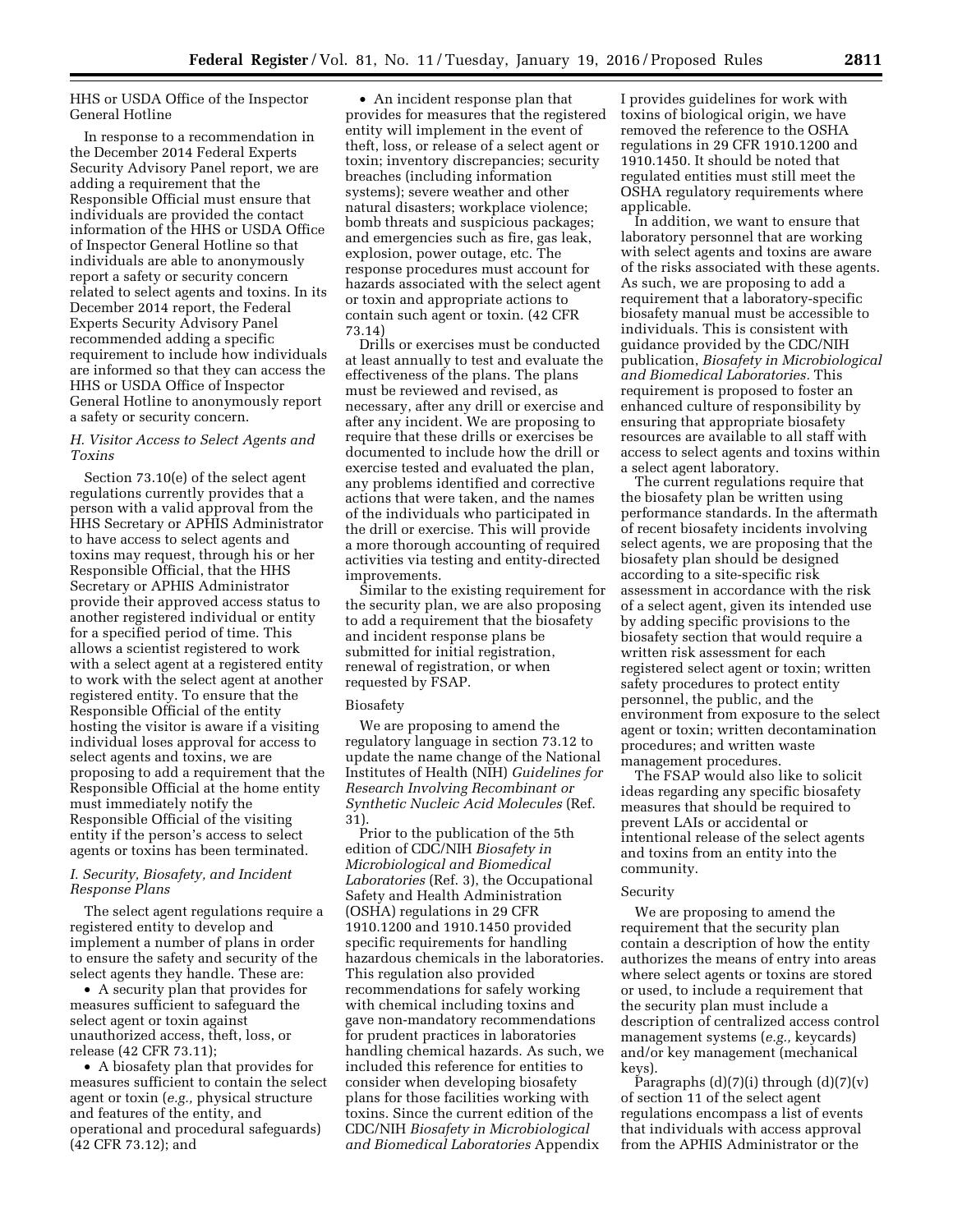HHS Secretary must immediately report to the Responsible Official. We are proposing to add a new requirement that the Responsible Official must be notified of any loss of computer, hard drive, or other data storage device containing information that could be used to gain access to select agents or toxins. We believe that such notification will facilitate notification of the Federal Bureau of Investigation if deemed necessary by the Responsible Official as the loss of such equipment may be criminal in nature.

### *J. Training*

We are proposing to amend section 15 of the select agent regulations which concerns the provision of training for staff and visitors who work in or visit areas where select agents or toxins are handled or stored. Since individuals need to understand hazards associated with the select agents and toxins that they will be working with in the laboratory or are in the area they will be visiting, we are proposing to require that all individuals who have received approval to have access to select agents and toxins have training that address the particular needs of the individual and the risks posed by the select agent or toxin regardless of whether they have access to the select agents or toxins. The training would have to be completed within 12 months of that individual's anniversary of receiving access approval or prior to his or her entry into an area where any select agents and toxins are used or stored, whichever occurs first. This change is necessary in order to codify our policy regarding which individuals at registered entities are required to receive training.

We are also proposing to add a new paragraph (e) to section 15, which would require the entity's Responsible Official to provide contact information for the USDA or HHS Office of the Inspector General Hotline. Details of the proposed addition may be found under the heading ''Responsible Official.''

#### *K. Records*

Based on inspections of registered entities, we observed that entities are maintaining records of the destruction of select agents even though section 73.17 of the select agent regulations currently does not include a requirement for documenting when a select agent is destroyed. To ensure the proper tracking of a select agent from acquisition to destruction and to incorporate into the regulations what entities are currently doing, we are proposing to add the requirement for records to be created and maintained for the destruction of a select agent held in

long-term storage to include the quantity (*i.e.,* number of vials) of select agent destroyed, the date of such action, and by whom.

Section 73.17 of the select agent regulations currently states that records and databases need to be accurate. To ensure that handwritten records are accurate, we are proposing to clarify that hand-written record must be legible (*i.e.,* capable of being read).

We are proposing to expand the scope of records required to be maintained to include any records that contain information related to the requirements of the regulations. Such records may include, but would not limited to, biocontainment certifications, laboratory notebooks, institutional biosafety and/or animal use committee minutes and approved protocols, and records associated with occupational health and suitability programs. We propose revision to the regulations will enhance the ability of FSAP to evaluate biosafety, security, and incident response programs and includes any record created under sections 73.5, 73.7, 73.9, 73.11, 73.12, 73.14, 73.15, 73.16, 73.17, and 73.19 of the select agent regulations.

#### Records for Long-term Storage

The FSAP continues to receive comments that are critical of that portion of the select agent regulations that require a registered entity to maintain ''an accurate, current inventory for each select agent . . . held in long term storage.'' The comments typically focus on the belief that a container based inventory requirement is not useful to track inventory of biological agents of which small amounts of samples from the container could be stolen without detection and used to grow larger quantities. In the Public Health Security and Bioterrorism Preparedness and Response Act of 2002, Congress requires the Secretaries of Health and Human Services and Agriculture to include in the select agent regulations a requirement for ''the prompt notification of the Secretary, and appropriate Federal, State, and local law enforcement agencies, of the theft or loss of listed agents and toxins.'' HHS/ CDC is soliciting ideas on any alternative regulatory requirement that could be constructed such that a registered entity would know whether it had a theft or loss of a select agent or toxin without that registered entity first having ''an accurate, current inventory for each select agent . . . held in long term storage.''

# **V. Required Regulatory Analyses**

# *A. Executive Orders 12866 and 13563*

Under Executive Order 12866 (EO 12866), Regulatory Planning and Review (58 FR 51735, October 4, 1993) HHS/ CDC is required to determine whether this regulatory action would be ''significant'' and therefore subject to review by the Office of Management and Budget (OMB) and the requirements of the Executive Orders. This order defines ''significant regulatory action'' as any regulatory action that is likely to result in a rule that may:

• Have an annual effect on the economy of \$100 million or more or adversely affect in a material way the economy, a sector of the economy, productivity, competition, jobs, the environment, public health or safety, or state, local, or tribal governments or communities;

• Create a serious inconsistency or otherwise interfere with an action taken or planned by another agency;

• Materially alter the budgetary impact of entitlements, grants, user fees, or loan programs or the rights and obligations of recipients; or,

• Raise novel legal or policy issues arising out of legal mandates, the President's priorities, or the principles set forth in EO 12866.

Executive Order 13563 (EO 13563), Improving Regulation and Regulatory Review, (76 FR 3821, January 21, 2011), updates some of the provisions of EO 12866 in order to promote more streamlined regulatory actions. This EO charges, in part, that, while protecting ''public health, welfare, safety, and our environment'' that regulations must also ''promote predictability and reduce uncertainty'' in order to promote economic growth. Further, regulations must be written in plain language and be easy to understand.

HHS/CDC has determined that this NPRM is a significant regulatory action as defined in EO 12866. However, the Office of Management and Budget has waived their review of the document.

# *B. The Regulatory Flexibility Act (RFA), as Amended by the Small Business Regulatory Enforcement Fairness Act (SBREFA)*

We have examined the impacts of the proposed rule under the Regulatory Flexibility Act (5 U.S.C. 601–612). Unless we certify that the proposed rule is not expected to have a significant economic impact on a substantial number of small entities, the Regulatory Flexibility Act (RFA), as amended by the Small Business Regulatory Enforcement Fairness Act (SBREFA), requires agencies to analyze regulatory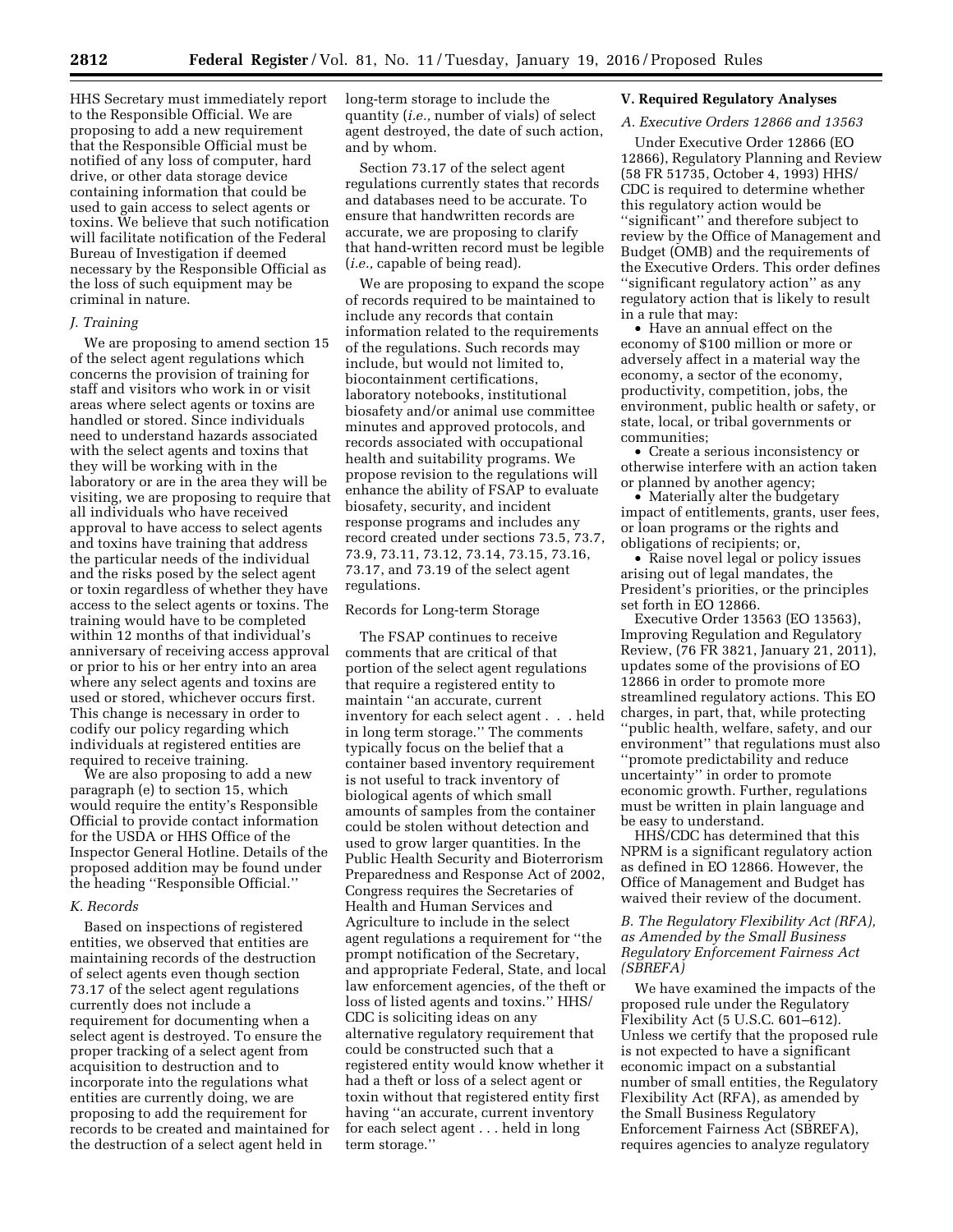options that would minimize any significant economic impact of a rule on small entities. We certify that this proposed rule will not have a significant economic impact on a substantial number of small entities within the meaning of the RFA.

This regulatory action is not a major rule as defined by Sec. 804 of the Small Business Regulatory Enforcement Fairness Act of 1996. This proposed rule will not result in an annual effect on the economy of \$100,000,000 or more; a major increase in cost or prices; or significant adverse effects on competition, employment, investment, productivity, innovation, or on the ability of United States-based companies to compete with foreignbased companies in domestic and export markets.

### *C. Paperwork Reduction Act of 1995*

In accordance with section 3507(d) of the Paperwork Reduction Act of 1995 (44 U.S.C. 3501 *et seq.*), HHS/CDC has determined that the Paperwork Reduction Act does apply to information collection and recordkeeping requirements included in this rule. We note that the information collection and recordkeeping requirements are already approved by the Office of Management and Budget (OMB) under OMB Control Number 0920–0576.

### *D. EO 12988: Civil Justice Reform*

This rule has been reviewed under E.O. 12988, Civil Justice Reform. Once the final rule is in effect, HHS/CDC notes that: (1) All State and local laws and regulations that are inconsistent with this rule will be preempted; (2) No retroactive effect will be given to this rule; and (3) Administrative proceedings will not be required before parties may file suit in court challenging this rule.

## *E. EO 13132: Federalism*

HHS/CDC has reviewed this proposed rule in accordance with Executive Order 13132 regarding Federalism, and has determined that it does not have ''federalism implications.'' The rule does not ''have substantial direct effects on the States, on the relationship between the national government and the States, or on the distribution of power and responsibilities among the various levels of government.''

In accordance with section 361(e) of the PHSA [42 U.S.C. 264(e)], nothing in this rule would supersede any provisions of State or local law except to the extent that such a provision conflicts with this rule.

# *F. Plain Language Act of 2010*

Under the Plain Language Act of 2010 (P.L. 111–274, October 13, 2010), executive Departments and Agencies are required to use plain language in documents that explain to the public how to comply with a requirement the Federal Government administers or enforces. HHS/CDC has attempted to use plain language in promulgating this rule consistent with the Federal Plain Writing Act guidelines.

### **VI. References**

1. M. Maurin and D. Raoult. Q fever. Clin Microbiol Rev. Oct. 1999;12(4):518–53.

2. R. Eibach, F. Bothe, M. Runge, S. F. Fischer, W. Philipp, and M. Ganter. Q fever: baseline monitoring of a sheep and a goat flock associated with human infections. Epidemiol Infect. Nov. 2012 140(11): 1939– 1949.

3. D.M. Waag. Coxiella burnetii: Host and bacterial responses to infection. Vaccine. Oct. 2007; 25 (42): 7288–7295.

4. C. Rovery and D. Raoult. Meditteranean Spotted Fever. Infect Dis Clin N Am. Sept 2008. 22:515–530.

5. D.H. Walker. Rickettsiae and rickettsial infections: the current state of knowledge. Clin Infect Dis. 2007 Jul 15. 45 Suppl 1:S39– 44.

6. B.E. Ivins, J.W. Ezzell, J. Jemski, K.W. Hedlund, J.D. Ristroph, and S.H. Leppla. Immunization Studies with Attenuated Strains of Bacillus anthracis. Infection and Immunity. May 1986; 52(2):454–458.

7. Centers for Disease Control and Prevention, National Center for Emerging and Zoonotic Infectious Diseases ''Anthrax Sterne strain (34F2) of Bacillus anthracis,'' *[http://](http://www.cdc.gov/nczved/divisions/dfbmd/diseases/anthrax_sterne/) [www.cdc.gov/nczved/divisions/dfbmd/](http://www.cdc.gov/nczved/divisions/dfbmd/diseases/anthrax_sterne/) [diseases/anthrax](http://www.cdc.gov/nczved/divisions/dfbmd/diseases/anthrax_sterne/)*\_*sterne/.* 

8. Federal Select Agent Program, ''Select Agents and Toxins Exclusions,'' *[http://](http://www.selectagents.gov/SelectAgentsandToxinsExclusions.html) [www.selectagents.gov/](http://www.selectagents.gov/SelectAgentsandToxinsExclusions.html)*

*[SelectAgentsandToxinsExclusions.html.](http://www.selectagents.gov/SelectAgentsandToxinsExclusions.html)*  9. C. Johnston, B. Martin, G. Fichant, P. Polard, and J.P. Claverys. Bacterial transformation: distribution, shared mechanisms and divergent control. Nature Rev. Microbiol. 2014; 12: 181–196.

10. C. Lecaroz, M.J. Blanco-Prieto, M.A. Burrell. Intracellular killing of Brucella melitensis in human macrophages with microsphere-encapsulated gentamicin. J Antimicrob Chemother. 2006 Sep. 58(3): 549–56.

11. Biodefense Modeling Parameters Review Workshop, 2013: Ventura, California.

12. E.A.E. Garber. Effects of Pasteurization on Detection and Toxicity of the Beans from Abrus precatorius, in Intentional and Unintentional Contaminants in Food and Feed. 2009, American Chemical Society. 143–151.

13. E.A.E. Garber. Toxicity and detection of ricin and abrin in beverages. Journal of Food Protection, 2008. 71(9): 1875–1883.

14. C. Millard. Final Recommendations to the CDC Select Agent Inter-Agency Workgroup from the Chairman of the Subcommittee on Toxins, Memorandum for Record, 2002.

15. C.J. Malizio, M.C. Goodnough, and E.A. Johnson. Purification of Clostridium botulinum Type A Neurotoxin, in Bacterial Toxins: Methods and Protocols, O. Holst, Editor. 2000, Humana Press Inc.: Totowa, NJ.

16. S. Sugii and G. Sakaguchi Molecular Construction of Clostridium-Botulinum Type-a Toxins. Infection and Immunity, 1975. 12(6): 1262–1270.

17. R. Wannernacher and B. Anderson. Inhalation Ricin: Aerosol Procedures, Animal Toxicology, and Therapy, Inhalation Toxicology 2nd edition, 2006: 973—982.

18. S. George. DHS Science and Technology Directorate Chemical-Biological Defense Division (CBD), Biothreat Agent Factbook, August 2010.

19. Department of Defense, Office of the Surgeon General, US Army, Borden Institute. Medical Aspects of Biological Warfare. 2007. 672.

20. D.R. Franz and N.K. Jaax. Ricin Toxin, in Medical Aspects of Chemical and Biological Warfare, F.R. Sidell, E.T. Takafuji, and D.R. Franz, Editors. 1997, Office of The Surgeon General at TMM Publications: Washington, D.C. 631–642.

21. R.W. Wannemacher and J.B. Anderson. Inhalation Ricin: Aerosol Procedures, Animal Toxicology, and Therapy. Inhalation Toxicology, 2007. 19(10): 873–887.

22. F.E. Ahmed. Seafood Safety. 1991, Institute of Medicine. Committee on Evaluation of the Safety of Fishery Products: National Academy Press.

23. A. Alfonso, M.C. Louzao, M.R. Vieytes, and L.M. Botana. Comparative-Study of the Stability of Saxitoxin and Neosaxitoxin in Acidic Solutions and Lyophilized Samples. Toxicon, 1994. 32(12): 1593–1598.

24. L.M. Botana, ed. Seafood and Freshwater Toxins, Pharmacology, Physiology and Detection. CRC Press: Boca Raton, FL.

25. V.M. Bricelj and SW. Shumway. Paralytic shellfish toxins in bivalve molluscs: occurence, transfer kinetics, and biotransformation. Reviews in Fisheries Science, 1998. 6(4): 315–383.

26. W.D. Burrows and S.E. Renner. Biological warfare agents as threats to potable water. Environmental Health Perspectives, 1999. 107(12): 975–984.

27. J. Patockaa and L. Stredab, Brief review of natural nonprotein neurotoxins. ASA Newsletter, 2002. 89(16).

28. C.E. Whalley. Toxins of Biological Origin, in CRDEC–SP–0211990: Aberdeen Proving Ground, Maryland.

29. S.A. Morse, R.A. Mah, and W.J. Dobrogosz, Regulation of staphylococcal enterotoxin B. J Bacteriol, 1969. 98(1): 4–9.

30. H.D. Raj and M.S. Bergdoll, Effect of Enterotoxin B on Human Volunteers. Journal of Bacteriology, 1969. 98(2): 833–834.

31. U.S. Department of Health and Human Services, National Institutes of Health. (2013). *NIH Guidelines for Research Involving Recombinant Or Synthetic Nucleic Acid Molecules (NIH Guidelines).* Available at: *[http://osp.od.nih.gov/sites/default/files/](http://osp.od.nih.gov/sites/default/files/NIH_Guidelines.html) NIH*\_*[Guidelines.html.](http://osp.od.nih.gov/sites/default/files/NIH_Guidelines.html)* 

32. P. Thapa, M.J. Espiritu, C.C. Cabalteja, and J.P. Bingham. Conotoxins and their regulatory considerations. Regulatory and Toxicology and Pharmacology, July 2014. 70: 197–202.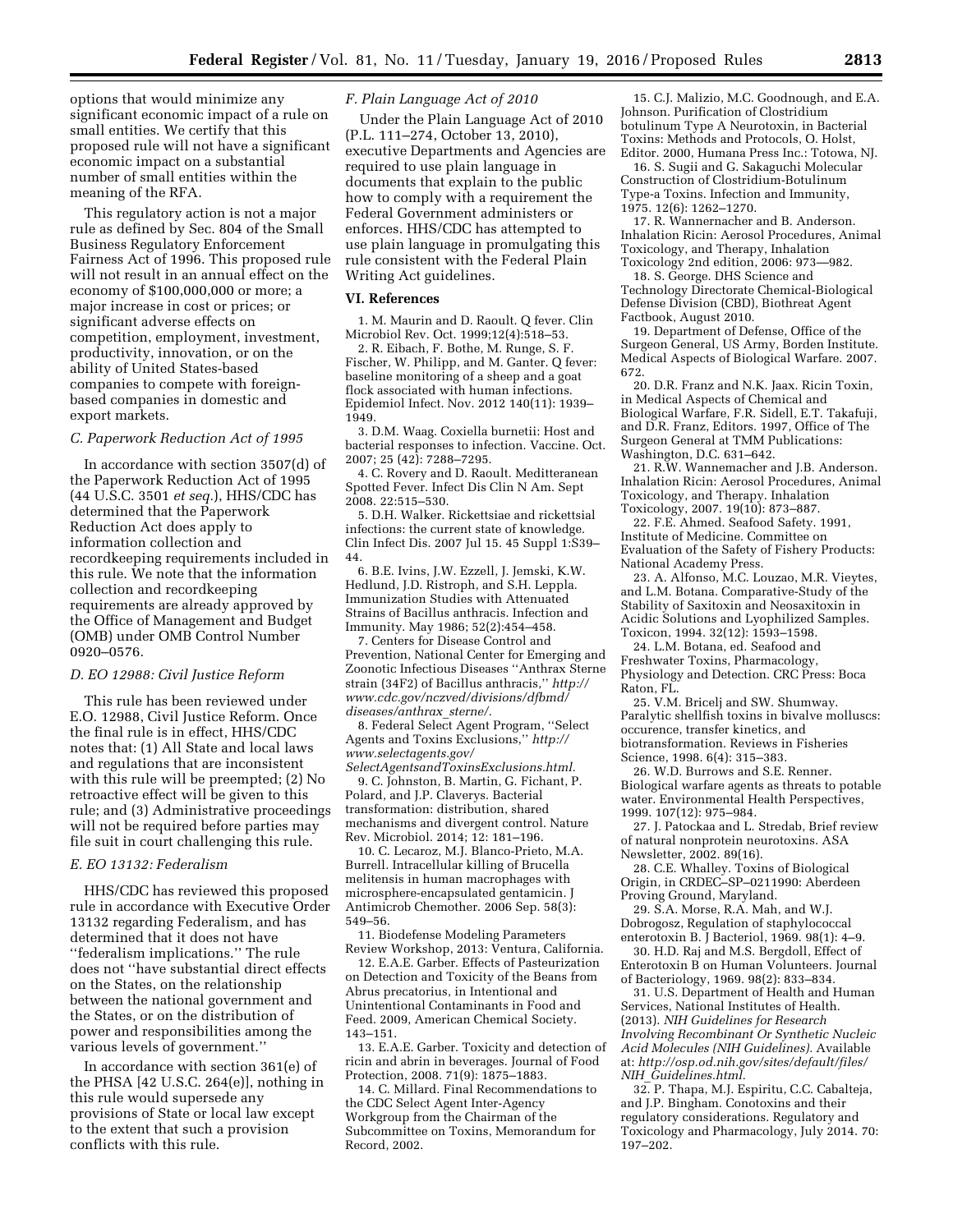# **List of Subjects in 42 CFR Part 73**

Biologics, Packaging and containers, Penalties, Reporting and recordkeeping requirements, Transportation.

For the reasons discussed in the preamble, we propose to amend 42 CFR part 73 as follows:

# **PART 73—SELECT AGENTS AND TOXINS**

■ 1. The authority citation for part 73 continues to read as follows:

**Authority:** 42 U.S.C. 262a; sections 201– 2014, 221 and 231 of Title II of Public Law 107–188, 116 Stat 637 (42 U.S.C. 262a).

■ 2. Section 73.1 is amended by adding in alphabetical order, definitions of *inactivation* and *kill curve* to read as set forth below.

### **§ 73.1 Definitions.**

\* \* \* \* \*

*Inactivation* means a method to render a select agent non-viable but retain characteristic of interest for future use, or to render any nucleic acids that can produce infectious forms of any select agent virus non-infectious for future use.

\* \* \* \* \*

*Kill curve* means the results of a doseresponse experiment where a select agent is subjected to increasing amounts of the inactivating treatment to determine the minimum conditions required to render it non-viable or to render any nucleic acids that can produce infectious forms of any select agent virus as non-infectious.

\* \* \* \* \*

■ 3. Section 73.3 is amended as follows: ■ a. By revising paragraph (b).

 $\blacksquare$  b. By adding new paragraphs  $(d)(2)(i)$ , (ii), and (iii).

 $\blacksquare$  c. By revising paragraphs (d)(3)

introductory text and (d)(3)(i).

■ d. By redesignating paragraph (d)(5) as paragraph (d)(7).

 $\blacksquare$  e. By adding new paragraphs (d)(5), (d)(6), and (d)(8).

■ f. By adding paragraph (e)(3) to read as set forth below.

The additions and revisions read as follows:

### **§ 73.3 HHS select agents and toxins.**

\* \* \* \* \*

(b) HHS select agents and toxins: Abrin

Botulinum neurotoxins\*

Botulinum neurotoxin producing species of *Clostridium\** 

Crimean-Congo hemorrhagic fever virus

Diacetoxyscirpenol

Eastern equine encephalitis virus

Ebola virus\*

*Francisella tularensis*\*

Lassa fever virus Lujo virus Marburg virus\* Monkeypox virus Reconstructed replication competent forms of the 1918 pandemic influenza A virus containing any portion of the coding regions of all eight gene segments (Reconstructed 1918 influenza A virus) Ricin SARS coronavirus (SARS-CoV) Saxitoxin South American hemorrhagic fever viruses: Chapare Guanarito Junin Machupo Sabia Staphylococcal enterotoxins (subtypes  $A-E$ T–2 toxin Tetrodotoxin Tick-borne encephalitis virus Far Eastern subtype

Siberian subtype

Kyasanur Forest disease virus Omsk haemorrhagic fever virus Variola major virus (Smallpox virus) \* Variola minor virus (Alastrim) \* *Yersinia pestis*\*

\* \* \* \* \*

 $(d) * * * *$ 

(2) Non-viable HHS select agents or nonfunctional HHS toxins.

(i) Unless waived by the HHS Secretary, a select agent or regulated nucleic acids that can produce infectious forms of any select agent virus that has been subjected to a validated inactivation process to remove viability or infectious form (*i.e.,* the ability to reproduce or produce disease, while maintaining cellular structure) is not excluded from the requirements of this part until an individual or entity:

(A) Develops a site-specific kill curve to define conditions of inactivation for each select agent or regulated nucleic acids that can produce infectious forms of any select agent virus. If there are strain-to-strain variations in resistance of a select agent to the inactivation procedure, then a specific kill curve must be developed for each strain that undergoes the inactivation procedure. A new kill curve must be created upon any change in procedure or inactivation equipment.

(B) Develops site-specific standard operating inactivation procedures to ensure that the material is inactivated by a safety margin determined by the kill curve.

(C) Subjects representative samples of inactivated select agents or any nucleic acids that can produce infectious forms

of any select agent viruses to a validated sterility testing protocol to ensure that the inactivation method has rendered the select agent non-viable or regulated nucleic acids non-infectious.

(D) Any viability of a select agent or infectivity of regulated nucleic acids that can produce infectious forms of any select agent virus that was subjected to a validated inactivation protocol is reported to APHIS or CDC.

(E) Reviews annually, and revises as necessary, the following:

(*1*) The kill curve procedure and results;

(*2*) Site-specific standard operating procedures to ensure that select agents or regulated nucleic acids that can produce infectious forms of any select agent virus are inactivated by a safety margin; and

(*3*) The validated sterility testing protocol used to ensure that the inactivation method has rendered a select agent non-viable or regulated nucleic acids that can produce infectious forms of any select agent virus sample non-infectious.

(F) Reviews, and revises as necessary, documents listed in paragraph  $(d)(2)(i)(E)$  of this section after any change in principal investigator, change in protocol, or any reported viability of a select agent or infectivity of regulated nucleic acids that can produce infectious forms of any select agent viruses previously assessed as inactive.

(ii) Unless waived by the HHS Secretary, an extract from a select agent is not excluded from the requirements of this part until an individual or entity meets the following requirements:

(A) Any extract is subjected to a process that removes all viable cells, spores, or virus particles.

(B) Any extract is subjected to a validated sterility testing protocol to ensure that the inactivation method has rendered the extract free of a select agent.

(C) Any viability of an extract that was subjected to a validated inactivation protocol is reported to the Responsible Official.

(D) Any viability of a select agent or infectivity of regulated nucleic acids that can produce infectious forms of any select agent virus that was previously assessed as inactive by their validated sterility testing protocol is reported to APHIS or CDC.

(3) Except as required in § 73.16(l), the aggregate amount of the toxin under the control of a principal investigator, treating physician or veterinarian, or commercial manufacturer or distributor does not, at any time, exceed the following amounts: 1000 mg of Abrin; 1 mg of Botulinum neurotoxins; 10,000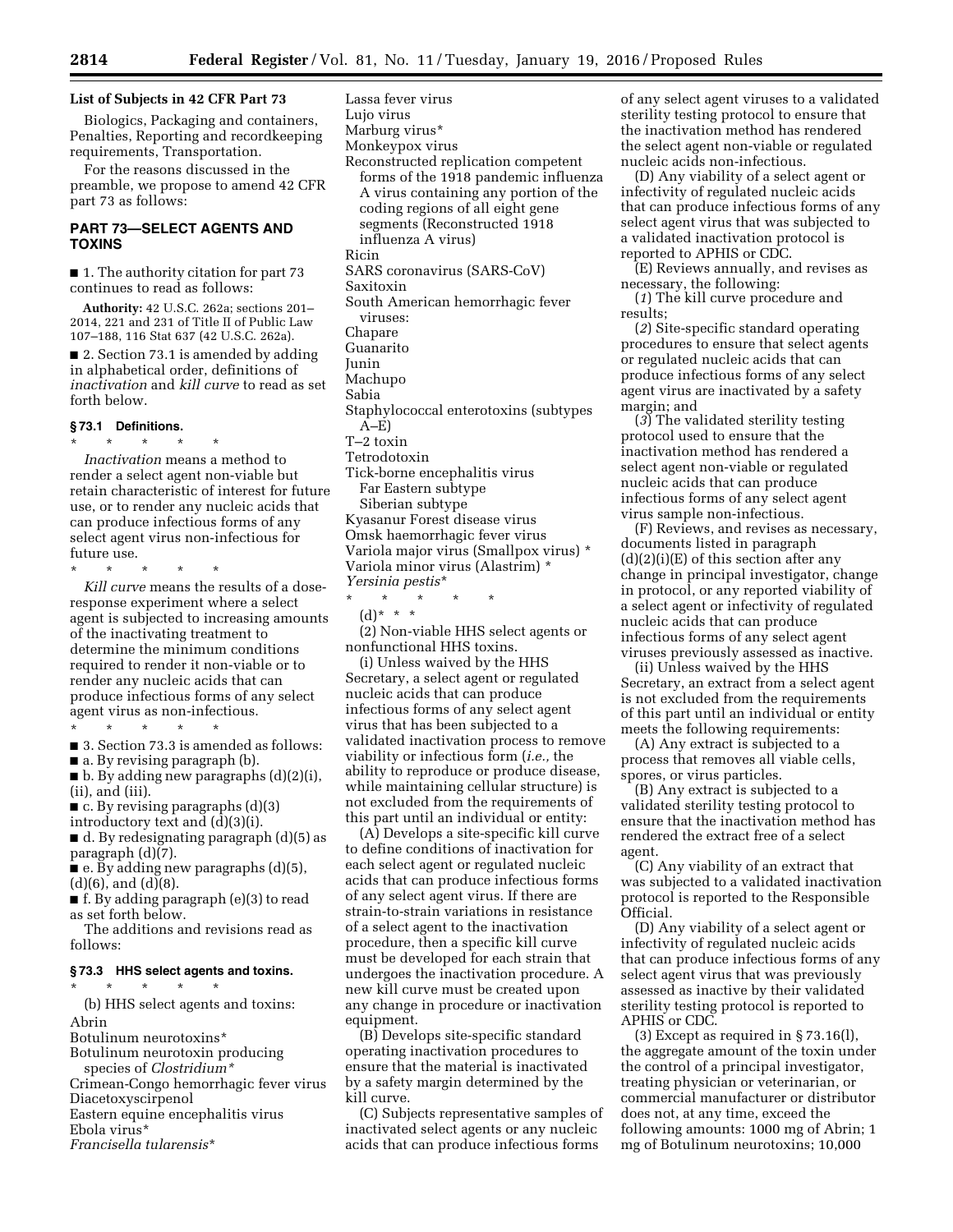mg of Diacetoxyscirpenol; 1000 mg of Ricin; 500 mg of Saxitoxin; 100 mg of Staphylococcal enterotoxins (subtypes A–E); 10,000 mg of T–2 toxin; or 500 mg of Tetrodotoxin.

(i) The toxin is transferred only after the transferor uses due diligence and documents the identification of the recipient and the legitimate need (*i.e.,*  prophylactic, protective, bona fide research, or other peaceful purpose) claimed by the recipient to use such toxin. Information to be documented includes, but is not limited to, the recipient identity information, including the recipient's name, institution name, address, telephone number and email address; name of the toxin and the total amount transferred, and the legitimate need claimed by the recipient. Notwithstanding the provisions of paragraph (d) of this section, the HHS Secretary retains the authority to, without prior notification, inspect and copy or request the submission of the due diligence documentation to the CDC.

\* \* \* \* \* (5) An HHS select toxin identified in an original food sample or clinical

sample. (6) Select toxins that are produced as a byproduct in the study of the toxin producing host organism so long as the toxin has not been intentionally cultivated, collected, purified, or otherwise extracted, and the material containing the toxin is rendered nonfunctional and disposed of within 30 days of the initiation of the culture.

\* \* \* \* \*

(8) Waste generated during the delivery of patient care from a patient infected with a select agent that is decontaminated with a validated method within seven calendar days of the conclusion of patient care,

(e) \* \* \*

(3) An individual or entity may make a written request to the HHS Secretary for reconsideration of a decision denying an application for the exclusion of an attenuated strain of a select agent or a select toxin modified to be less potent or toxic. The written request for reconsideration must state the facts and reasoning upon which the individual or entity relies to show the decision was incorrect. The HHS Secretary will grant or deny the request for reconsideration as promptly as circumstances allow and will state, in writing, the reasons for the decision.

- \* \* \* \* \*
- 4. Section 73.4 is amended as follows:
- a. By revising paragraph (b).

■ b. By adding new paragraphs (d)(2)(i), (ii), and (iii).

 $\blacksquare$  c. By adding paragraph  $(d)(4)$ .

 $\blacksquare$  d. By adding paragraph (e)(3). The revision and additions read as follows:

## **§ 73.4 Overlap select agents and toxins.**

\* \* \* \* \* (b) Overlap select agents and toxins: *Bacillus anthracis\* Burkholderia mallei\* Burkholderia pseudomallei\**  Hendra virus Nipah virus Rift Valley fever virus Venezuelan equine encephalitis virus

- \* \* \* \* \*
- (d) \* \* \*
- $(2)^*$  \* \* \*

(i) Unless waived by the APHIS Administrator or HHS Secretary, a select agent or regulated nucleic acids that can produce infectious forms of any select agent virus that has been subjected to a validated inactivation process to remove viability or infectious form (*i.e.,* the ability to reproduce or produce disease, while maintaining cellular structure) is not excluded from the requirements of this part until an individual or entity:

(A) Develops a site-specific kill curve to define conditions of inactivation for each select agent or regulated nucleic acids that can produce infectious forms of any select agent viruses. If there are strain-to-strain variations in resistance of a select agent to the inactivation procedure, then a specific kill curve must be developed for each strain that undergoes the inactivation procedure. A new kill curve must be created upon any change in procedure or inactivation equipment.

(B) Develops site-specific standard operating inactivation procedures to ensure that the material is inactivated by a safety margin determined by the kill curve.

(C) Subjects representative samples of inactivated select agents or nucleic acids that can produce infectious forms of any select agent viruses to a validated sterility testing protocol to ensure that the inactivation method has rendered a select agent non-viable or regulated nucleic acids non-infectious.

(D) Reports any viability of a select agent or infectivity of regulated nucleic acids that can produce infectious forms of any select agent virus that was subjected to a validated inactivation protocol to the Responsible Official.

(E) Reviews annually, and revises as necessary, the following: (*1*) The kill curve procedure and

results;

(*2*) Site-specific standard operating procedures to ensure that select agents or regulated nucleic acids that can produce infectious forms of any select

agent viruses are inactivated by a safety margin; and

(*3*) The validated sterility testing protocol used to ensure that the inactivation method has rendered a select agent non-viable or regulated nucleic acids that can produce infectious forms of any select agent viruses non-infectious.

(F) Reviews, and revises as necessary, documents listed in paragraph  $(d)(2)(i)(E)$  of this section after any change in principal investigator, change in protocol, or any reported viability of a select agent or infectivity of regulated nucleic acids that can produce infectious forms of any select agent virus previously assessed as inactive.

(ii) Unless waived by the APHIS Administrator or HHS Secretary, an extract from a select agent is not excluded from the requirements of this part until an individual or entity meets the following requirements:

(A) Any extract is subjected to a process that removes all viable cells, spores, or virus particles.

(B) Any extract is subjected to a validated sterility testing protocol to ensure that the inactivation method has rendered the extract free of a select agent.

(C) Any viability of an extract that was subjected to a validated inactivation protocol is reported to the Responsible Official.

(D) Any viability of a select agent or infectivity of regulated nucleic acids that can produce infectious forms of any select agent virus that was previously assessed as inactive by the validated sterility testing protocol is reported to APHIS or CDC.

 $(d) * * * *$ 

(4) Waste generated during the delivery of patient care from a patient infected with a select agent that is decontaminated with a validated method within seven calendar days of the conclusion of patient care.

(e) \* \* \*

(3) An individual or entity may make a written request to the HHS Secretary or APHIS Administrator for reconsideration of a decision denying an application for the exclusion of an attenuated strain of a select agent or a select toxin modified to be less potent or toxic. The written request for reconsideration must state the facts and reasoning upon which the individual or entity relies to show the decision was incorrect. The HHS Secretary or APHIS Administrator will grant or deny the request for reconsideration as promptly as circumstances allow and will state, in writing, the reasons for the decision.

\* \* \* \* \*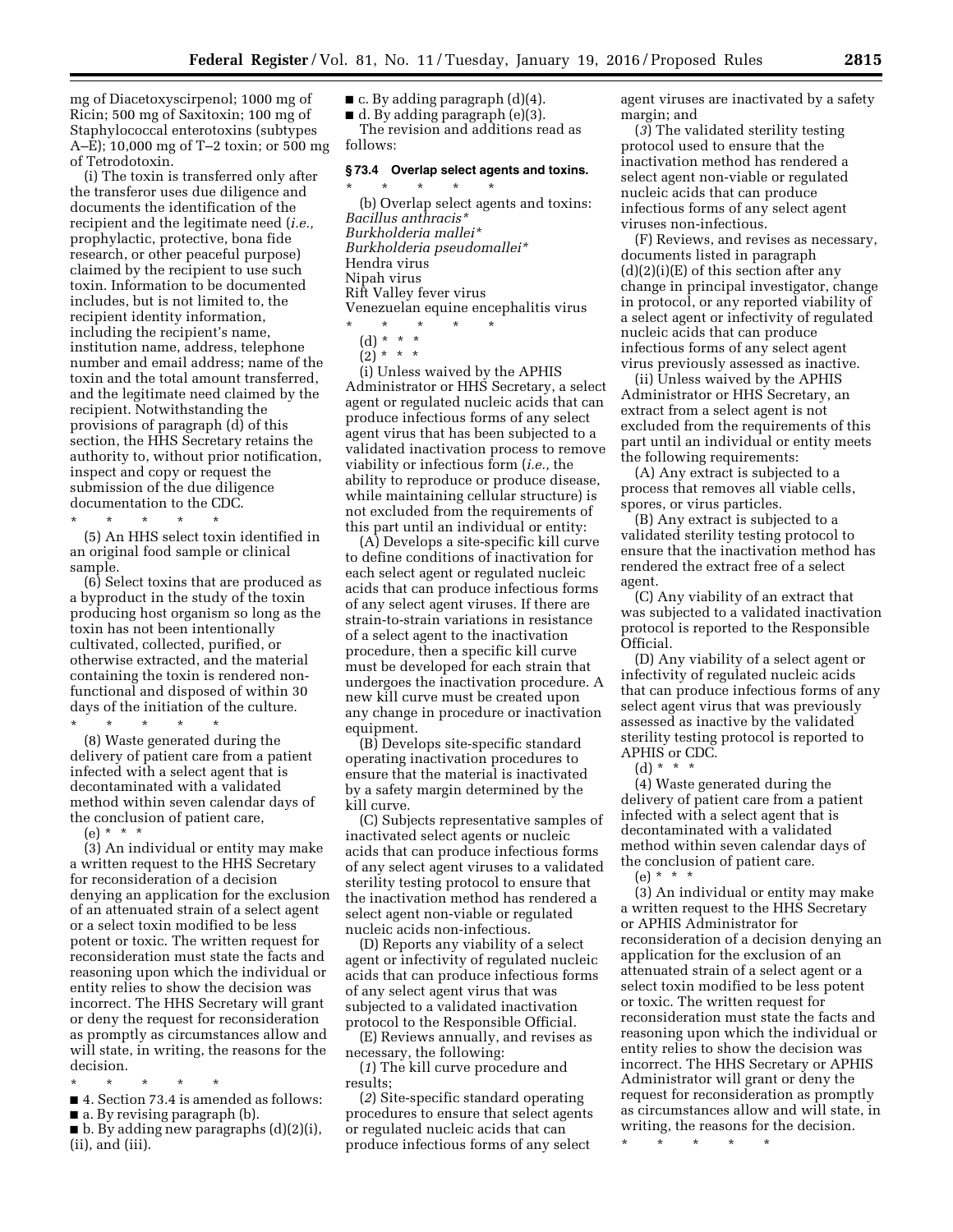■ 5. Section 73.5 is amended as follows:  $\blacksquare$  a. By revising paragraph (a)(1). ■ b. By redesignating paragraph (a)(3) as paragraph (a)(4) and revising newly redesignated paragraph (a)(4).

 $\blacksquare$  c. By adding new paragraph (a)(3). The revisions and addition read as follows:

### **§ 73.5 Exemptions for HHS select agents and toxins.**

 $(a) * * * *$ 

(1) Unless directed otherwise by the HHS Secretary, within seven calendar days after identification of the select agent and toxin (except for Botulinum neurotoxin and/or *Staphylococcal*  enterotoxin (Subtypes A–E)), or within thirty calendar days after identification of Botulinum neurotoxin and/or *Staphylococcal* enterotoxin (Subtypes A–E), the select agent or toxin is transferred in accordance with § 73.16 or destroyed on-site by a recognized sterilization or inactivation process,

\* \* \* \* \*

(3) Unless otherwise directed by the HHS Secretary, the clinical or diagnostic specimens collected from a patient infected with a select agent are transferred in accordance with § 73.16 or destroyed on-site by a recognized sterilization or inactivation process within seven days after delivery of patient care has concluded, and

(4) The identification of the agent or toxin is reported to CDC or APHIS, the specimen provider, and to other appropriate authorities when required by Federal, State, or local law by telephone, facsimile, or email. This report must be followed by submission of APHIS/CDC Form 4 to APHIS or CDC within 7 calendar days after identification.

\* \* \* \* \*

■ 6. Section 73.6 is amended as follows: ■ a. By redesignating paragraph (a)(3) as paragraph (a)(4) and revising newly redesignated paragraph (a)(4).

■ b. By adding paragraph (a)(3).

The revision and addition read as follows:

### **§ 73.6 Exemptions for overlap select agents and toxins.**

 $(a) * * * *$ 

(3) Unless otherwise directed by the HHS Secretary or Administrator, the clinical or diagnostic specimens collected from a patient infected with a select agent are transferred in accordance with § 73.16 or destroyed on-site by a recognized sterilization or inactivation process within seven days after delivery of patient care has concluded, and

(4) The identification of the agent or toxin is reported to CDC or APHIS, the specimen provider, and to other appropriate authorities when required by Federal, State, or local law by telephone, facsimile, or email. This report must be followed by submission of APHIS/CDC Form 4 to APHIS or CDC within 7 calendar days after identification.

\* \* \* \* \* ■ 7. Section 73.7 is amended as follows: ■ a. By redesignating paragraphs (b) through (k) as paragraphs (c) through (l), respectively.

■ b. By adding a new paragraph (b) to read as follows:

## **§ 73.7 Registration and related security risk assessments.**  \* \* \* \* \*

(b) As a condition of registration, each entity is required to be in compliance with the requirements of this part for select agents and toxins listed on the registration regardless of whether the entity is in actual possession of the select agent or toxin. With regard to toxins, the entity registered for possession, use or transfer of a toxin must be in compliance with the requirements of this part regardless of the amount of toxin currently in possession.

\* \* \* \* \* ■ 8. Section 73.9 is amended as follows:  $\blacksquare$  a. In paragraph (a)(6) by removing "laboratory" and adding in its place ''registered space'' and adding ''and the corrections documented'' after ''corrected'' at the end of the sentence.

■ b. By adding paragraph (a)(7) to read as set forth below.

# **§ 73.9 Responsible Official.**

 $(a) * * * *$ 

(7) Ensure that individuals are provided the contact information for the HHS or USDA Office of Inspector General Hotline so that they may anonymously report any safety or security concerns related to select agents and toxins.

\* \* \* \* \* ■ 9. Section 73.10 is amended by adding a new sentence to the end of paragraph (e) to read as follows:

# **§ 73.10 Restricting access to select agents and toxins; security risk assessments.**

 $\star$   $\qquad$   $\star$   $\qquad$   $\star$   $\qquad$   $\star$ (e) \* \* \* A Responsible Official must immediately notify the Responsible Official of the visited entity if the person's access to select agents and toxins has been terminated.

\* \* \* \* \* ■ 10. Section 73.11 is amended as follows:

 $\blacksquare$  a. In paragraph (c)(5) by adding ''keycards,'' between ''keys,'' and ''passwords'' and removing ''numbers'' and adding in its place ''permissions''.

- $\blacksquare$  b. By adding paragraph (c)(11).
- $\blacksquare$  c. By adding paragraph  $(d)(7)(vi)$ .
- d. By adding a sentence to the end of paragraph (h).

The additions read as follows:

### **§ 73.11 Security.**

- \* \* \* \* \*
	- (c) \* \* \*

(11) Describe how the entity authorizes the means of entry into areas where select agents or toxins are stored or used, to include centralized access control management systems (*e.g.,*  keycards) and/or mechanical key management.

- (d) \* \* \*  $(7)$  \* \* \*
- 

(vi) Any loss of computer, hard drive or other data storage device containing information that could be used to gain access to select agents or toxins.  $\star$   $\qquad$   $\star$   $\qquad$   $\star$   $\qquad$   $\star$ 

(h) \* \* \* Drills or exercises must be documented to include how the drill or exercise tested and evaluated the plan, any problems that were identified and corrective action(s) taken, and all individuals who participated in the drill or exercise.

■ 11. Section 73.12 is amended as follows:

■ a. By revising paragraph (a).

 $\blacksquare$  b. By removing paragraph (c)(2), redesignating paragraph (c)(3) as (c)(2), and in newly redesignated paragraph (c)(2), removing ''NIH Guidelines for Research Involving Recombinant DNA Molecules'' and adding in its place ''NIH Guidelines for Research Involving Recombinant or Synthetic Nucleic Acid Molecules''.

■ c. By adding a new sentence to the end of paragraph (e).

The revision and addition read as follows:

# **§ 73.12 Biosafety.**

(a) An individual or entity required to register under this part must develop and implement a written biosafety plan that is commensurate with the risk of the select agent or toxin, given its intended use. The biosafety plan must contain sufficient information and documentation to describe the biosafety and containment procedures for the select agent or toxin, including any animals (including arthropods) or plants intentionally or accidentally exposed to or infected with a select agent. Biosafety and containment procedures specific to each registered laboratory must be available to each individual working in that laboratory. The current biosafety plan must be submitted for initial registration, renewal of registration, or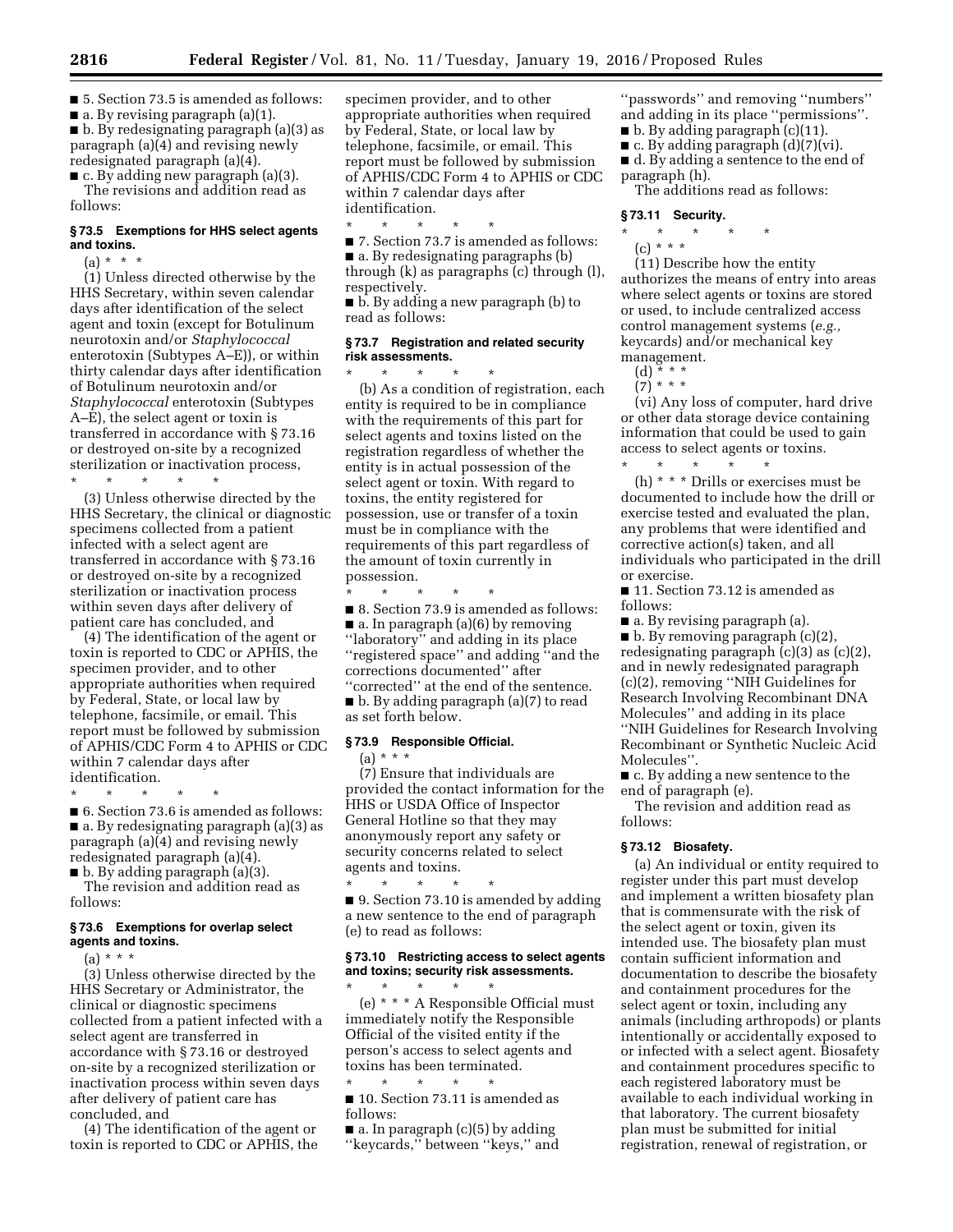when requested. The biosafety plan must include the following provisions:

(1) A written risk assessment for each procedure involving a select agent or toxin that addresses the hazards associated with the agent or toxin.

(i) The hazardous characteristics of each agent or toxin listed on the entity's registration, including probable routes of transmission in the laboratory and in the environment, infective dose (if known), stability in the environment, host range, contribution of any genetic manipulations, and endemicity.

(ii) Hazards associated with laboratory procedures related to the select agent or toxin;

(2) Safeguards in place with associated work practices to protect registered entity personnel, the public, and the environment from exposure to the select agent or toxin including, but not limited to: Safety training requirements for registered entity personnel performing the procedure; required personal protective equipment and other safety equipment; required containment equipment including, but not limited to, biological safety cabinets, animal caging systems, and centrifuge safety containers; and required engineering controls and other facility safeguards.

(3) Written procedures for decontamination with a validated method, of all contaminated or potentially contaminated materials including, but not limited to: Cultures and other materials related to the propagation of select agents or toxins, items related to the analysis of select agents and toxins, personal protective equipment, animal caging systems and bedding, and animal carcasses or extracted tissues.

(4) Written procedures for decontamination, with a validated method, of laboratory surfaces and equipment using manufacturer's specification.

(5) Effluent decontamination procedures, with a validated method, that describe the treatment of effluent material contaminated with select agents and toxins.

(6) Procedures to respond to emergencies such as spills, sharps injury, or animal bites involving select agents and toxins.

(7) Procedures for the handling of select agents and toxins in the same spaces with non-select agents and toxins in order to prevent unintentional contamination.

\* \* \* \* \*

(e) \* \* \* Drills or exercises must be documented to include how the drill or exercise tested and evaluated the plan,

any problems that were identified and corrective action(s) taken, and all individuals who participated in the drill or exercise.

■ 12. Section 73.14 is amended as follows:

■ a. By adding a new sentence to the end of paragraph (a).

■ b. By adding a new sentence to the end of paragraph (f).

The additions read as follows:

#### **§ 73.14 Incident response.**

(a) \* \* \* The current incident response plan must be submitted for initial registration, renewal of registration, or when requested.

\* \* \* \* \*

(f) \* \* \* Drills or exercises must be documented to include how the drill or exercise tested and evaluated the plan, any problems that were identified and corrective action(s) taken, and all individuals who participated in the drill or exercise.

■ 13. Section 73.15 is amended as follows:

 $\blacksquare$  a. In paragraph (a)(1) by removing ''before that individual has such access to select agents and toxins'' and adding in its place '', within 12 months of that individual's anniversary of receiving such approval or prior to his or her entry into an area where select agents or toxins are used or stored, whichever occurs first.''.

■ b. By adding paragraph (e) to read as set forth below.

### **§ 73.15 Training.**

\* \* \* \* \* (e) The Responsible Official must ensure and document that individuals are provided the contact information of the HHS or USDA Office of Inspector General Hotline so that they may anonymously report any safety or security concerns related to select agents and toxins.

■ 14. Section 73.16 is amended by revising paragraph (l)(1) to read as follows:

## **§ 73.16 Transfers.**

\* \* \* \* \*

(l) \* \* \* (1) Transfer the amounts only after the transferor uses due diligence and documents that the recipient has a legitimate need (*i.e.,* prophylactic, protective, bona fide research, or other peaceful purpose) to handle or use such toxins. Information to be documented includes, but is not limited, to the recipient information, toxin and amount transferred, and declaration that the recipient has legitimate purpose to store and use such toxins.

\* \* \* \* \*

■ 15. Section 73.17 is amended as follows:

 $\blacksquare$  a. In paragraphs (a)(1)(iii) and (a)(3)(v) by adding ''or other storage container'' after ''freezer''.

- b. By adding paragraph (a)(1)(ix).
- $\blacksquare$  c. By adding paragraph (a)(8).

■ d . In paragraph (b) by adding

- ''legible,'' after ''are''.
- e. By revising paragraph (c).

The revision and additions read as follows:

### **§ 73.17 Records.**

- $(a) * * * *$
- $(1)$  \* \* \*

(ix) If destroyed, the quantity (*e.g.,*  containers, vials, tubes, etc.) of select agent destroyed, the date of such action, and by whom.

\* \* \* \* \*

(8) For a select agent or an extract from a select agent that has been rendered non-viable or regulated nucleic acids that can produce infectious forms of any select agent virus that have been rendered noninfectious through inactivation:

(i) A written description of the inactivation process used for rendering a select agent non-viable or regulated nucleic acids that can produce infectious forms of any select agent virus non-infectious;

(ii) The sterility testing protocol used to verify non-viability of a select agent or non-infectivity of regulated nucleic acids that can produce infectious forms of any select agent virus and the results of the test, including investigation, of any inactivation process failures and the corrective actions taken;

(iii) The name of each individual performing the inactivation method and sterility testing protocols;

(iv) The date(s) the inactivation method and sterility testing protocols were completed;

(v) The location where the inactivated method and sterility testing protocols were performed; and

(vi) An inactivation certificate that includes the date of inactivation, method of inactivation, date of final sterility testing protocol result, and the Principal Investigator. A copy of the inactivation certificate must accompany any transfer of inactivated material.

\* \* \* \* \* (c) Any records that contain information related to the requirements of the regulations. Such records may include, but are not limited to, biocontainment certifications, laboratory notebooks, institutional biosafety and/or animal use committee minutes and approved protocols, and records associated with occupational